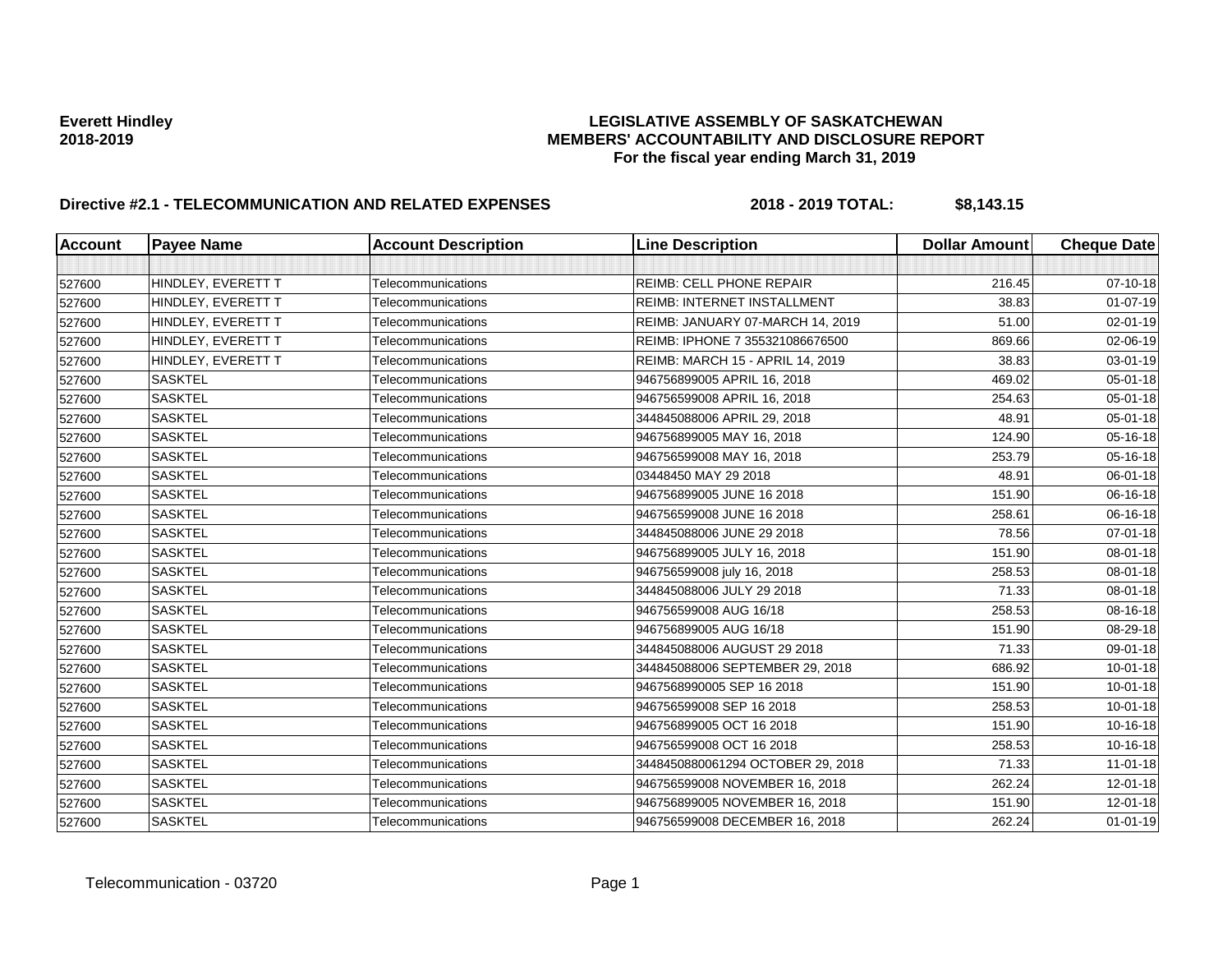| <b>Account</b> | <b>Payee Name</b> | <b>Account Description</b> | <b>Line Description</b>               | <b>Dollar Amount</b> | <b>Cheque Date</b> |
|----------------|-------------------|----------------------------|---------------------------------------|----------------------|--------------------|
|                |                   |                            |                                       |                      |                    |
| 527600         | <b>SASKTEL</b>    | Telecommunications         | 946756899005 DECEMBER 16, 2018        | 151.90               | $01 - 01 - 19$     |
| 527600         | <b>SASKTEL</b>    | Telecommunications         | 946756899005 JANUARY 16, 2019         | 151.90               | $01 - 16 - 19$     |
| 527600         | <b>SASKTEL</b>    | Telecommunications         | 946756599008 JANUARY 16, 2019         | 262.24               | $01 - 16 - 19$     |
| 527600         | <b>SASKTEL</b>    | Telecommunications         | 946756599008 FEBRUARY 16, 2019        | 262.36               | 03-01-19           |
| 527600         | <b>SASKTEL</b>    | Telecommunications         | 946756899005 FEBRUARY 16, 2019        | 151.90               | 03-01-19           |
| 527600         | <b>SASKTEL</b>    | Telecommunications         | 946756899005 MARCH 16, 2019           | 204.37               | 03-16-19           |
| 527600         | <b>SASKTEL</b>    | Telecommunications         | 946756599008 MARCH 16, 2019           | 262.24               | 03-16-19           |
| 527600         | SMITH, NOLA L     | Telecommunications         | REIMB: 248118588009 APRIL 16, 2018    | 45.04                | 05-01-18           |
| 527600         | SMITH, NOLA L     | Telecommunications         | REIMB: 248118588009 MAY 16, 2018      | 45.04                | 05-16-18           |
| 527600         | SMITH, NOLA L     | Telecommunications         | REIMB: 248118588009 JUNE 16, 2018     | 45.04                | 06-21-18           |
| 527600         | SMITH, NOLA L     | Telecommunications         | REIMB: 248118588009 JULY 16, 2019     | 45.04                | 07-16-18           |
| 527600         | SMITH, NOLA L     | Telecommunications         | REIMB: 248118588009 AUG 16, 2020      | 55.59                | 08-20-18           |
| 527600         | SMITH, NOLA L     | Telecommunications         | REIMB: 248118588009 SEPT 16, 2021     | 45.04                | $10 - 01 - 18$     |
| 527600         | SMITH, NOLA L     | Telecommunications         | REIMB: 248118588009 OCT 16, 2022      | 45.04                | 10-22-18           |
| 527600         | SMITH, NOLA L     | Telecommunications         | REIMB: 248118588009 NOV 16, 2023      | 45.04                | 11-19-18           |
| 527600         | SMITH, NOLA L     | Telecommunications         | REIMB: 248118588009 DECEMBER 16, 2018 | 45.04                | $01 - 01 - 19$     |
| 527600         | SMITH, NOLA L     | Telecommunications         | REIMB: 248118588009 JANUARY 16, 2019  | 67.24                | $01 - 28 - 19$     |
| 527600         | SMITH, NOLA L     | Telecommunications         | REIMB: 248118588009 FEBRUARY 16, 2019 | 45.04                | 02-16-19           |
| 527600         | SMITH, NOLA L     | Telecommunications         | REIMB: 248118588009 MARCH 16, 2019    | 45.04                | 03-16-19           |
|                |                   |                            |                                       |                      |                    |
|                |                   |                            |                                       |                      |                    |
|                |                   |                            |                                       |                      |                    |
|                |                   |                            |                                       |                      |                    |
|                |                   |                            |                                       |                      |                    |
|                |                   |                            |                                       |                      |                    |
|                |                   |                            |                                       |                      |                    |
|                |                   |                            |                                       |                      |                    |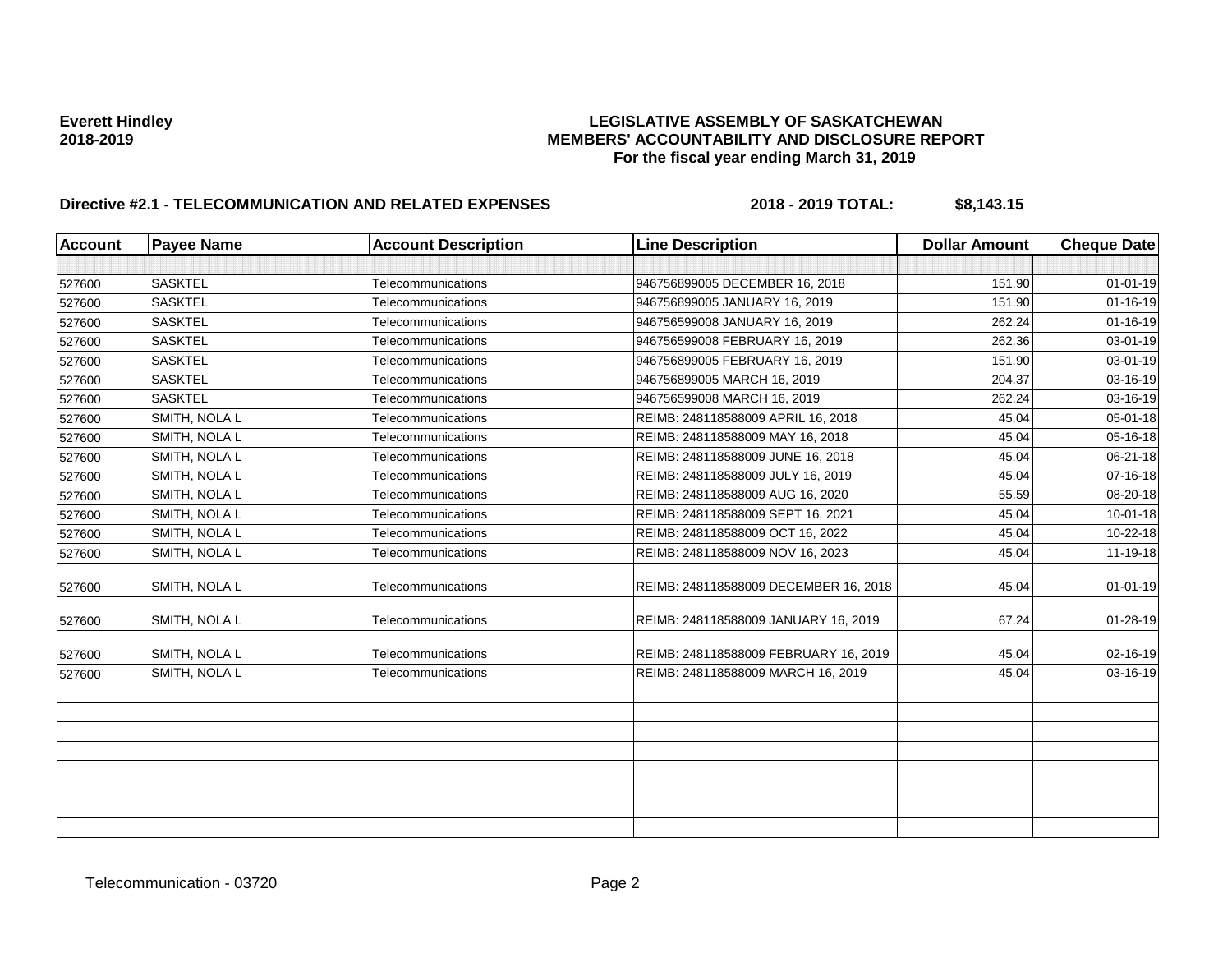| <b>Account</b> | Payee Name | <b>Account Description</b> | <b>Line Description</b> | <b>Dollar Amount</b> | <b>Cheque Date</b> |
|----------------|------------|----------------------------|-------------------------|----------------------|--------------------|
|                |            |                            |                         |                      |                    |
|                |            |                            |                         |                      |                    |
|                |            |                            |                         |                      |                    |
|                |            |                            |                         |                      |                    |
|                |            |                            |                         |                      |                    |
|                |            |                            |                         |                      |                    |
|                |            |                            |                         |                      |                    |
|                |            |                            |                         |                      |                    |
|                |            |                            |                         |                      |                    |
|                |            |                            |                         |                      |                    |
|                |            |                            |                         |                      |                    |
|                |            |                            |                         |                      |                    |
|                |            |                            |                         |                      |                    |
|                |            |                            |                         |                      |                    |
|                |            |                            |                         |                      |                    |
|                |            |                            |                         |                      |                    |
|                |            |                            |                         |                      |                    |
|                |            |                            |                         |                      |                    |
|                |            |                            |                         |                      |                    |
|                |            |                            |                         |                      |                    |
|                |            |                            |                         |                      |                    |
|                |            |                            |                         |                      |                    |
|                |            |                            |                         |                      |                    |
|                |            |                            |                         |                      |                    |
|                |            |                            |                         |                      |                    |
|                |            |                            |                         |                      |                    |
|                |            |                            |                         |                      |                    |
|                |            |                            |                         |                      |                    |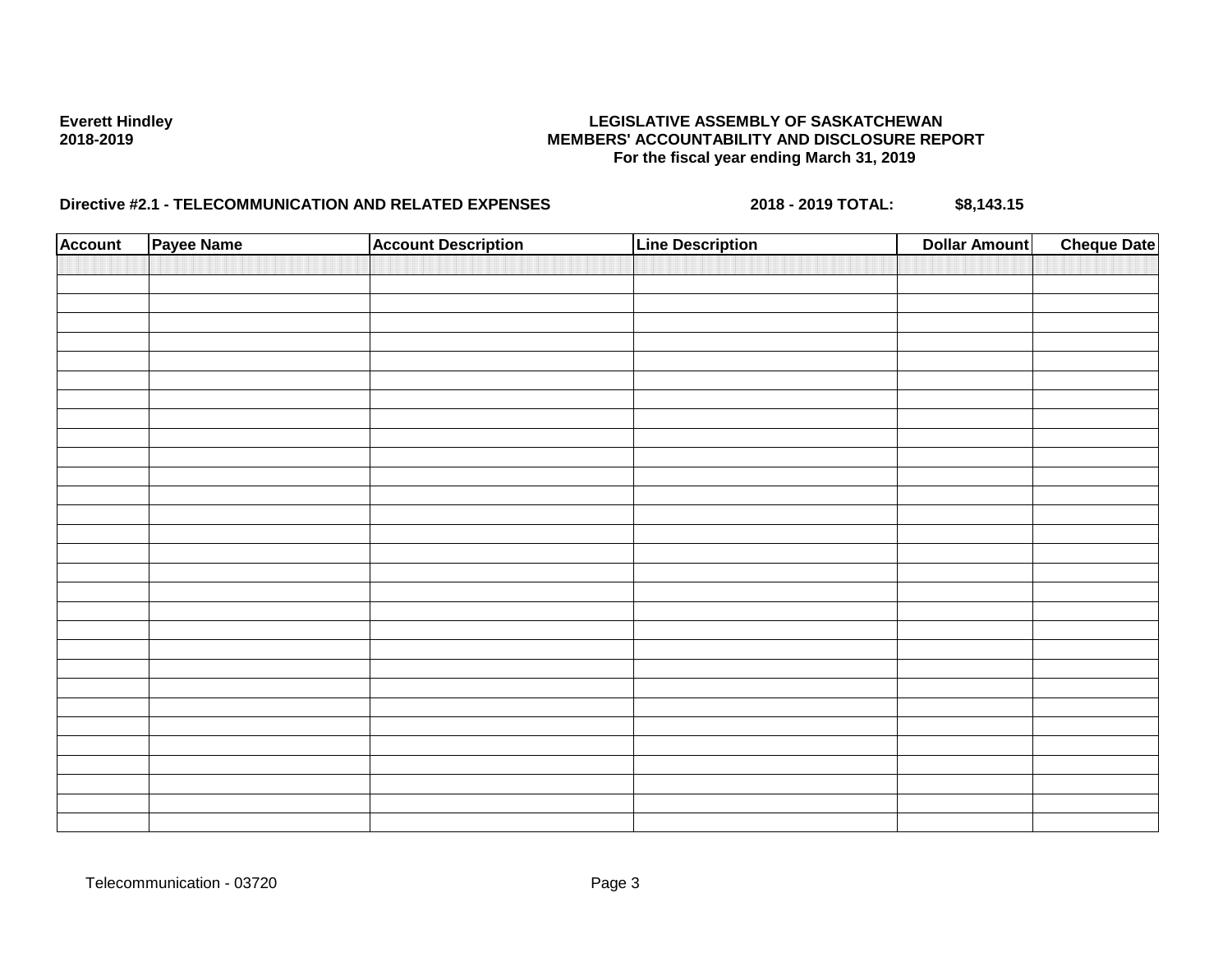| <b>Account</b> | Payee Name | <b>Account Description</b> | <b>Line Description</b> | <b>Dollar Amount</b> | <b>Cheque Date</b> |
|----------------|------------|----------------------------|-------------------------|----------------------|--------------------|
|                |            |                            |                         |                      |                    |
|                |            |                            |                         |                      |                    |
|                |            |                            |                         |                      |                    |
|                |            |                            |                         |                      |                    |
|                |            |                            |                         |                      |                    |
|                |            |                            |                         |                      |                    |
|                |            |                            |                         |                      |                    |
|                |            |                            |                         |                      |                    |
|                |            |                            |                         |                      |                    |
|                |            |                            |                         |                      |                    |
|                |            |                            |                         |                      |                    |
|                |            |                            |                         |                      |                    |
|                |            |                            |                         |                      |                    |
|                |            |                            |                         |                      |                    |
|                |            |                            |                         |                      |                    |
|                |            |                            |                         |                      |                    |
|                |            |                            |                         |                      |                    |
|                |            |                            |                         |                      |                    |
|                |            |                            |                         |                      |                    |
|                |            |                            |                         |                      |                    |
|                |            |                            |                         |                      |                    |
|                |            |                            |                         |                      |                    |
|                |            |                            |                         |                      |                    |
|                |            |                            |                         |                      |                    |
|                |            |                            |                         |                      |                    |
|                |            |                            |                         |                      |                    |
|                |            |                            |                         |                      |                    |
|                |            |                            |                         |                      |                    |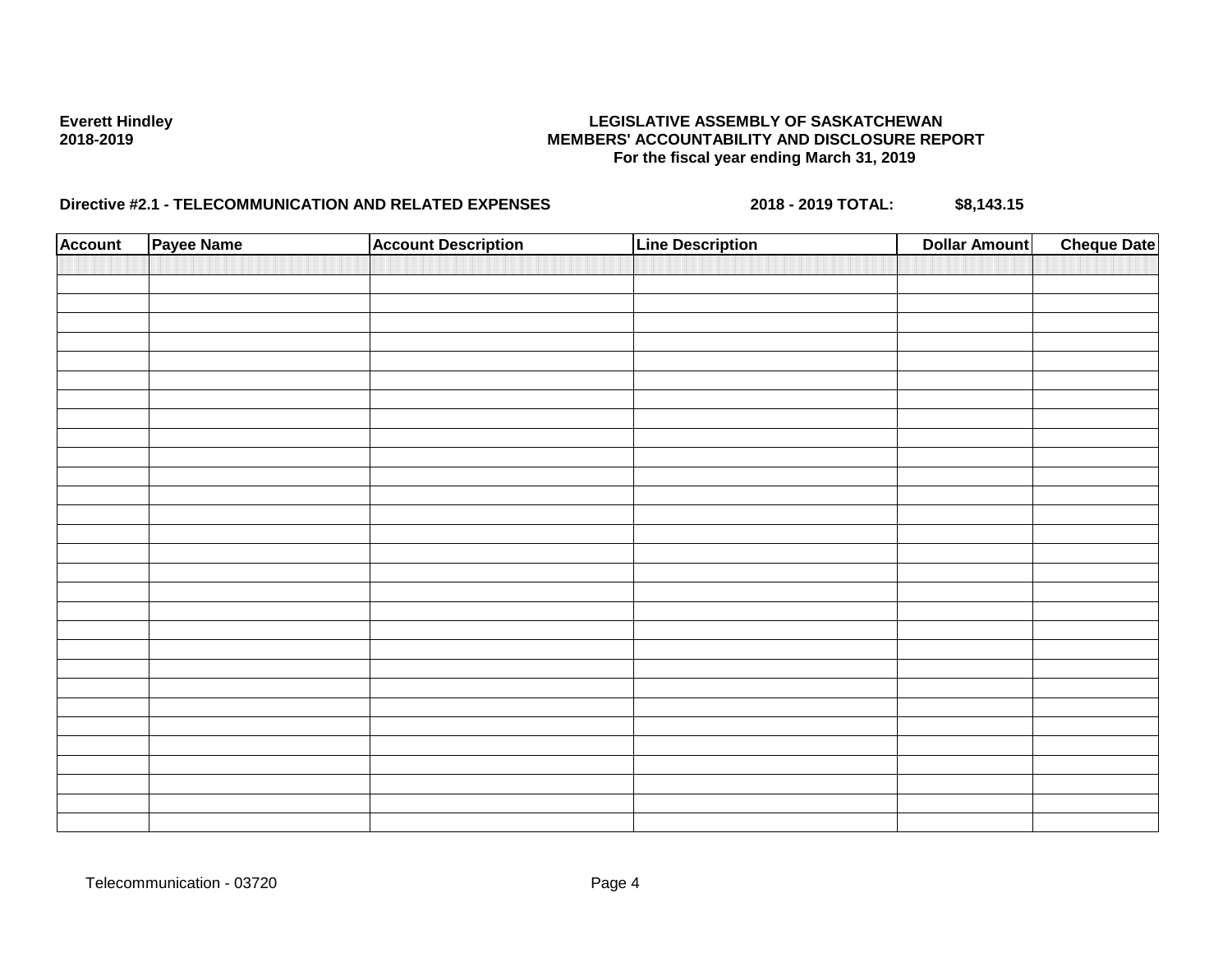| <b>Account</b> | <b>Payee Name</b> | <b>Account Description</b> | <b>Line Description</b> | <b>Cheque Date</b><br><b>Dollar Amount</b> |
|----------------|-------------------|----------------------------|-------------------------|--------------------------------------------|
|                |                   |                            |                         |                                            |
|                |                   |                            |                         |                                            |
|                |                   |                            |                         |                                            |
|                |                   |                            |                         |                                            |
|                |                   |                            |                         |                                            |
|                |                   |                            |                         |                                            |
|                |                   |                            |                         |                                            |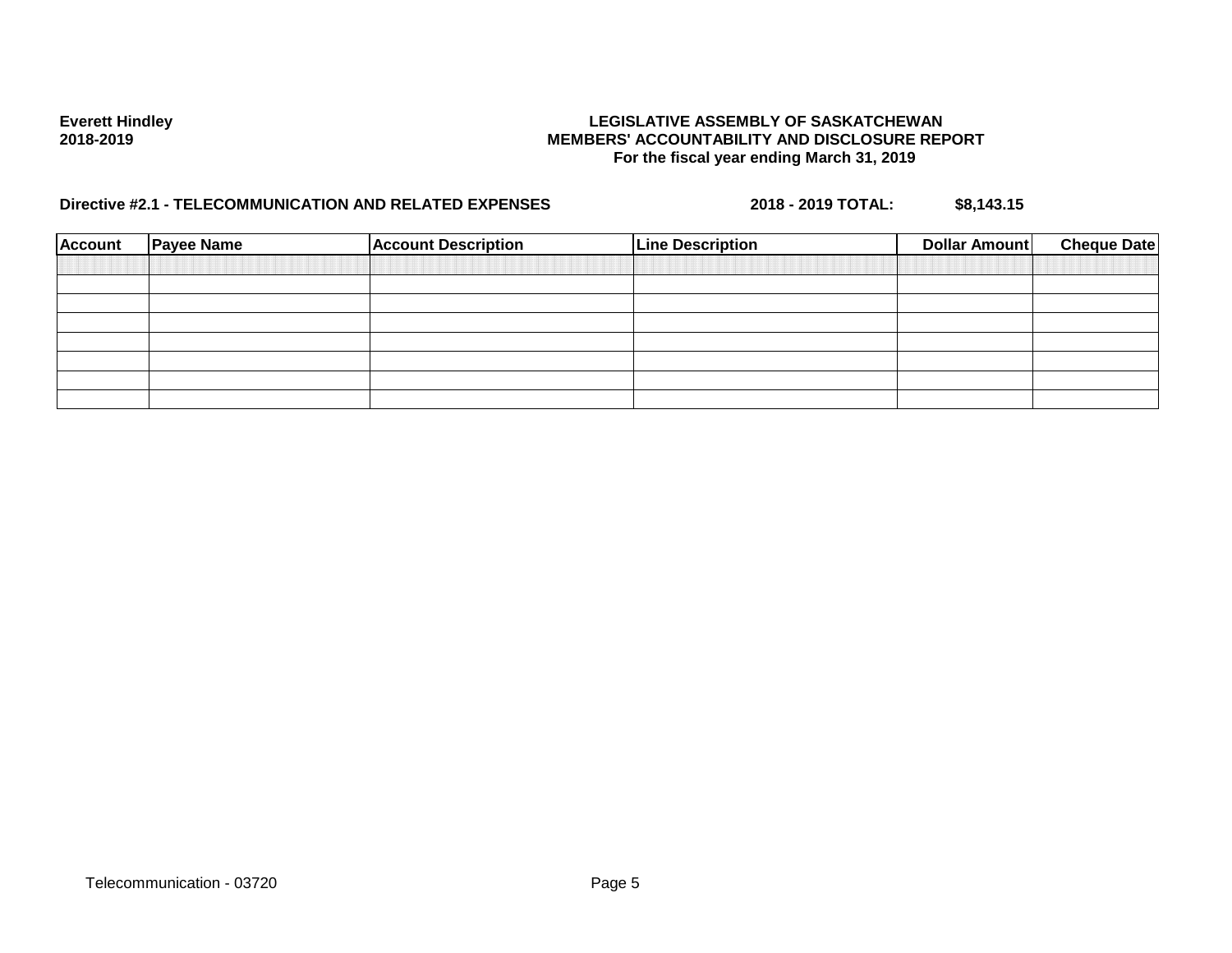## **LEGISLATIVE ASSEMBLY OF SASKATCHEWAN MEMBERS' ACCOUNTABILITY AND DISCLOSURE REPORT For the fiscal year ending March 31, 2019**

| Account | <b>Payee Name</b>  | <b>Account Description</b>  | <b>Line Description</b>               | <b>Dollar Amount</b> | <b>Cheque Date</b> |
|---------|--------------------|-----------------------------|---------------------------------------|----------------------|--------------------|
|         |                    |                             |                                       |                      |                    |
| 541900  | HINDLEY, EVERETT T | Elected Rep - Travel        | MLA TRAVEL APRIL 9-12, 2018           | 997.19               | 04-16-18           |
| 541900  | HINDLEY, EVERETT T | Elected Rep - Travel        | MLA TRAVEL APRIL 16-19, 2018          | 1,000.79             | 04-23-18           |
| 541900  | HINDLEY, EVERETT T | <b>Elected Rep - Travel</b> | MLA TRAVEL APRIL 23 - 26, 2018        | 1,147.11             | 05-01-18           |
| 541900  | HINDLEY, EVERETT T | Elected Rep - Travel        | MLA TRAVEL APRIL 30 - MAY 4, 2018     | 1,282.60             | 05-07-18           |
| 541900  | HINDLEY, EVERETT T | Elected Rep - Travel        | MLA TRAVEL MAY 7 - 10, 2018           | 992.63               | 05-14-18           |
| 541900  | HINDLEY, EVERETT T | Elected Rep - Travel        | MLA TRAVEL MAY 14 - 17, 2018          | 1,021.26             | 05-22-18           |
| 541900  | HINDLEY, EVERETT T | <b>Elected Rep - Travel</b> | MLA TRAVEL MAY 22 - 24, 2018          | 718.23               | 05-28-18           |
| 541900  | HINDLEY, EVERETT T | Elected Rep - Travel        | MLA TRAVEL MAY 28-JUN 1 2018          | 1,080.64             | 06-06-18           |
| 541900  | HINDLEY, EVERETT T | Elected Rep - Travel        | MLA TRAVEL JUNE 13-27 2018            | 1,309.74             | 07-01-18           |
| 541900  | HINDLEY, EVERETT T | <b>Elected Rep - Travel</b> | MLA TRAVEL JULY 17, 2018              | 316.34               | 08-01-18           |
| 541900  | HINDLEY, EVERETT T | <b>Elected Rep - Travel</b> | MLA TRAVEL JUNE 13-27 2018            | $-256.85$            | 08-01-18           |
| 541900  | HINDLEY, EVERETT T | Elected Rep - Travel        | MLA TRAVEL AUG 1-9 2018               | 986.51               | 08-10-18           |
| 541900  | HINDLEY, EVERETT T | Elected Rep - Travel        | MLA TRAVEL AUG 13-24 2018             | 515.69               | 08-24-18           |
| 541900  | HINDLEY, EVERETT T | Elected Rep - Travel        | MLA TRAVEL AUGUST 27 2018             | 164.64               | 08-30-18           |
| 541900  | HINDLEY, EVERETT T | Elected Rep - Travel        | MLA TRAVEL OCT 2-11 2018              | 654.70               | 10-12-18           |
| 541900  | HINDLEY, EVERETT T | <b>Elected Rep - Travel</b> | MLA TRAVEL OCT 17-25 2018             | 1,180.11             | 10-29-18           |
| 541900  | HINDLEY, EVERETT T | <b>Elected Rep - Travel</b> | MLA REGINA ACCOMMODATIONS NOV<br>2018 | 750.00               | $11-01-18$         |
| 541900  | HINDLEY, EVERETT T | <b>Elected Rep - Travel</b> | MLA TRAVEL OCT 29-NOV 1 2018          | 1,125.61             | $11 - 05 - 18$     |
| 541900  | HINDLEY, EVERETT T | <b>Elected Rep - Travel</b> | MLA TRAVEL NOV 5-8 2018               | 1,152.42             | 11-13-18           |
| 541900  | HINDLEY, EVERETT T | Elected Rep - Travel        | MLA TRAVEL NOV 13-15 2018             | 829.53               | 11-19-18           |
| 541900  | HINDLEY, EVERETT T | Elected Rep - Travel        | MLA TRAVEL NOV 19-22 2018             | 709.90               | 11-22-18           |
| 541900  | HINDLEY, EVERETT T | Elected Rep - Travel        | MLA REGINA ACCOMMODATION DEC/18       | 1,550.00             | 12-01-18           |
| 541900  | HINDLEY, EVERETT T | <b>Elected Rep - Travel</b> | MLA TRAVEL DECEMBER 3-7, 2018         | 1,004.90             | 12-11-18           |
| 541900  | HINDLEY, EVERETT T | <b>Elected Rep - Travel</b> | MLA TRAVEL DECEMBER 18, 2018          | 264.85               | 12-20-18           |
| 541900  | HINDLEY, EVERETT T | Elected Rep - Travel        | MLA REGINA ACCOMMODATIONS JAN/19      | 1,445.00             | $01-07-19$         |
| 541900  | HINDLEY, EVERETT T | Elected Rep - Travel        | MLA TRAVEL JANUARY 7-11, 2019         | 849.75               | $01 - 11 - 19$     |
| 541900  | HINDLEY, EVERETT T | Elected Rep - Travel        | MLA TRAVEL JANUARY 22-24, 2019        | 609.75               | $01 - 24 - 19$     |
| 541900  | HINDLEY, EVERETT T | <b>Elected Rep - Travel</b> | FEB/19 MLA REGINA ACCOMMODATIONS      | 1,445.00             | 02-01-19           |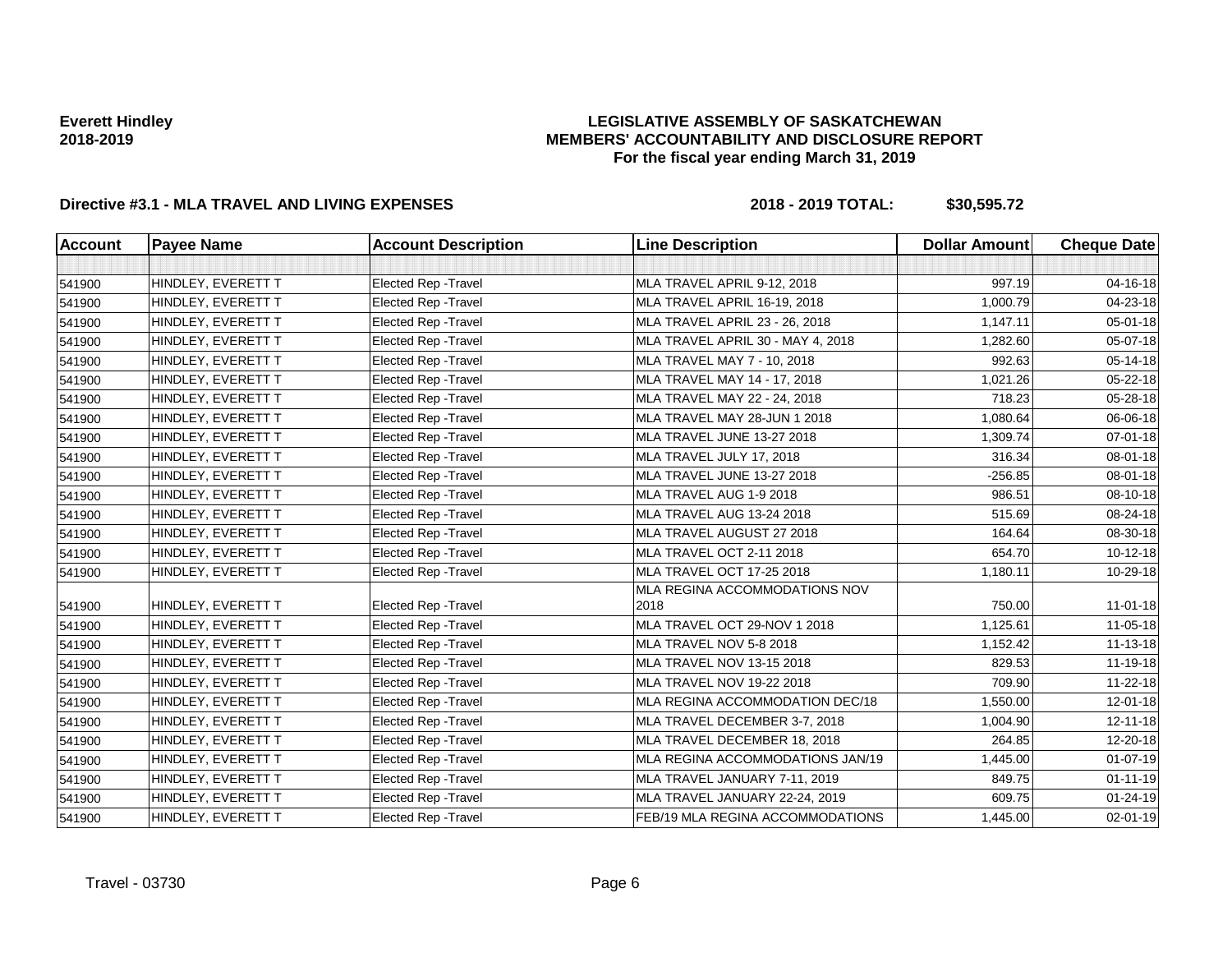## **LEGISLATIVE ASSEMBLY OF SASKATCHEWAN MEMBERS' ACCOUNTABILITY AND DISCLOSURE REPORT For the fiscal year ending March 31, 2019**

| <b>Account</b> | <b>Payee Name</b>  | <b>Account Description</b> | <b>Line Description</b>           | <b>Dollar Amount</b> | Cheque Date |
|----------------|--------------------|----------------------------|-----------------------------------|----------------------|-------------|
|                |                    |                            |                                   |                      |             |
| 541900         | HINDLEY, EVERETT T | Elected Rep - Travel       | MLA TRAVEL FEB 04, 2019           | 269.75               | 02-04-19    |
| 541900         | HINDLEY, EVERETT T | Elected Rep - Travel       | JAN/19 MLA REGINA ACCOMMODATIONS  | 35.86                | 02-11-19    |
| 541900         | HINDLEY, EVERETT T | Elected Rep - Travel       | MLA TRAVEL FEBRUARY 11 - 15, 2019 | 536.31               | 02-20-19    |
| 541900         | HINDLEY, EVERETT T | Elected Rep - Travel       | MAR/19 MLA REGINA ACCOMMODATIONS  | 1,515.56             | 03-04-19    |
| 541900         | HINDLEY, EVERETT T | Elected Rep - Travel       | MLA TRAVEL MARCH 04-08, 2019      | 829.95               | 03-11-19    |
| 541900         | HINDLEY, EVERETT T | Elected Rep - Travel       | MLA TRAVEL MARCH 11-15, 2019      | 989.85               | 03-18-19    |
| 541900         | HINDLEY, EVERETT T | Elected Rep - Travel       | MLA TRAVEL MARCH 18-21, 2019      | 810.20               | 03-25-19    |
| 541900         | HINDLEY, EVERETT T | Elected Rep - Travel       | MLA TRAVEL MARCH 25-28, 2019      | 760.20               | 03-31-19    |
|                |                    |                            |                                   |                      |             |
|                |                    |                            |                                   |                      |             |
|                |                    |                            |                                   |                      |             |
|                |                    |                            |                                   |                      |             |
|                |                    |                            |                                   |                      |             |
|                |                    |                            |                                   |                      |             |
|                |                    |                            |                                   |                      |             |
|                |                    |                            |                                   |                      |             |
|                |                    |                            |                                   |                      |             |
|                |                    |                            |                                   |                      |             |
|                |                    |                            |                                   |                      |             |
|                |                    |                            |                                   |                      |             |
|                |                    |                            |                                   |                      |             |
|                |                    |                            |                                   |                      |             |
|                |                    |                            |                                   |                      |             |
|                |                    |                            |                                   |                      |             |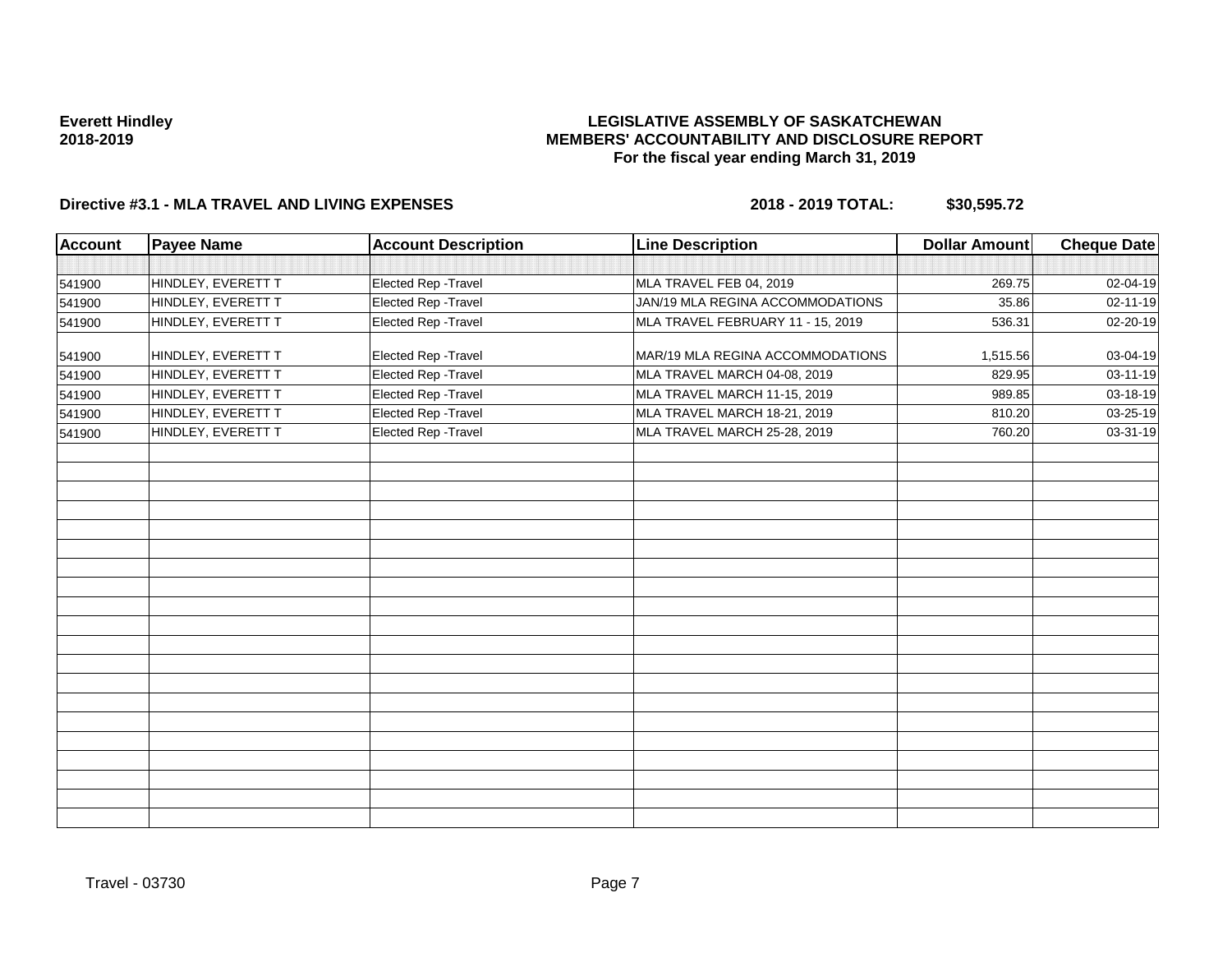## **LEGISLATIVE ASSEMBLY OF SASKATCHEWAN MEMBERS' ACCOUNTABILITY AND DISCLOSURE REPORT For the fiscal year ending March 31, 2019**

| <b>Account</b> | Payee Name | <b>Account Description</b> | <b>Line Description</b> | <b>Dollar Amount</b> | <b>Cheque Date</b> |
|----------------|------------|----------------------------|-------------------------|----------------------|--------------------|
|                |            |                            |                         |                      |                    |
|                |            |                            |                         |                      |                    |
|                |            |                            |                         |                      |                    |
|                |            |                            |                         |                      |                    |
|                |            |                            |                         |                      |                    |
|                |            |                            |                         |                      |                    |
|                |            |                            |                         |                      |                    |
|                |            |                            |                         |                      |                    |
|                |            |                            |                         |                      |                    |
|                |            |                            |                         |                      |                    |
|                |            |                            |                         |                      |                    |
|                |            |                            |                         |                      |                    |
|                |            |                            |                         |                      |                    |
|                |            |                            |                         |                      |                    |
|                |            |                            |                         |                      |                    |
|                |            |                            |                         |                      |                    |
|                |            |                            |                         |                      |                    |
|                |            |                            |                         |                      |                    |
|                |            |                            |                         |                      |                    |
|                |            |                            |                         |                      |                    |
|                |            |                            |                         |                      |                    |
|                |            |                            |                         |                      |                    |
|                |            |                            |                         |                      |                    |
|                |            |                            |                         |                      |                    |
|                |            |                            |                         |                      |                    |
|                |            |                            |                         |                      |                    |
|                |            |                            |                         |                      |                    |
|                |            |                            |                         |                      |                    |
|                |            |                            |                         |                      |                    |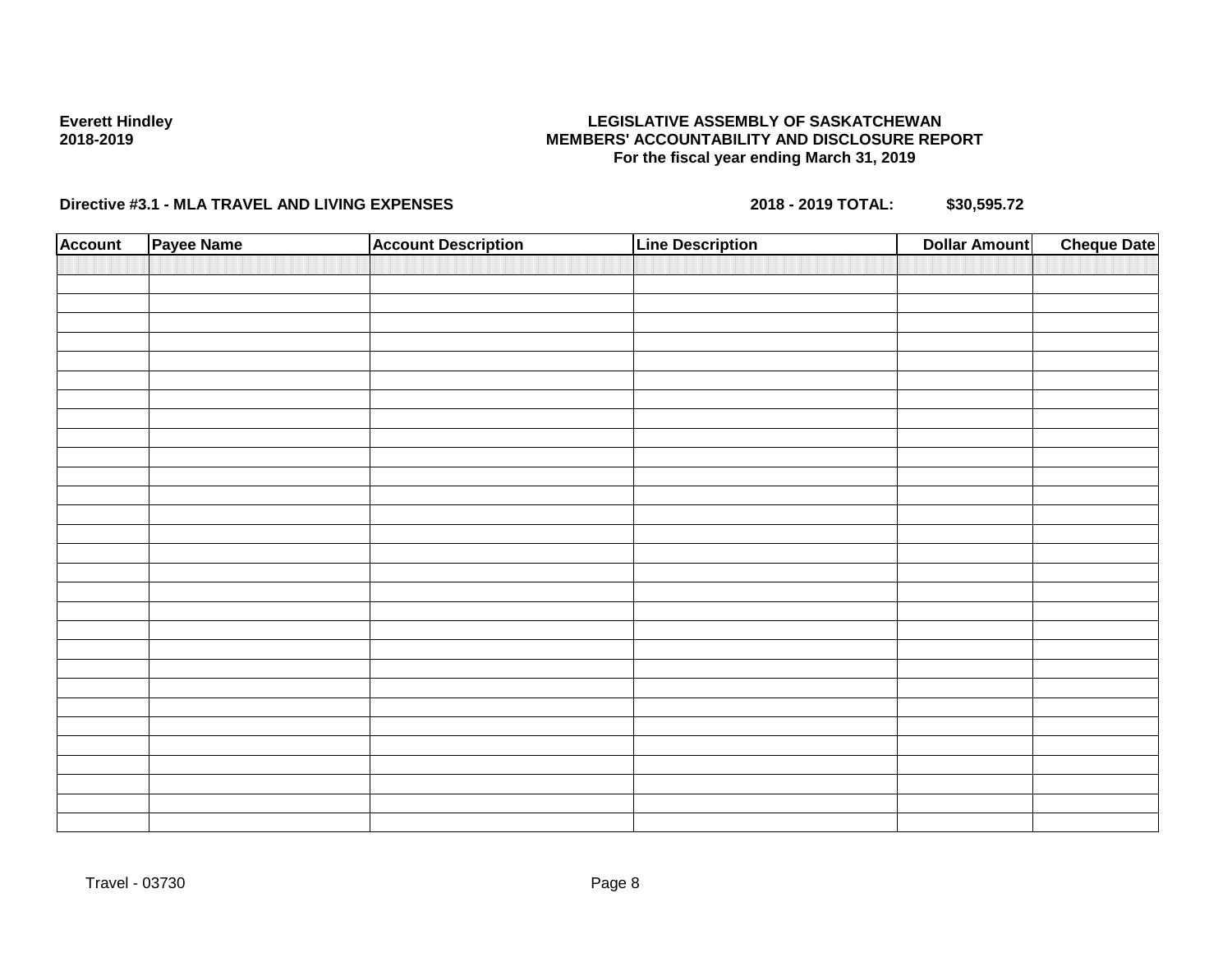## **LEGISLATIVE ASSEMBLY OF SASKATCHEWAN MEMBERS' ACCOUNTABILITY AND DISCLOSURE REPORT For the fiscal year ending March 31, 2019**

| <b>Account</b> | Payee Name | <b>Account Description</b> | <b>Line Description</b> | <b>Dollar Amount</b> | <b>Cheque Date</b> |
|----------------|------------|----------------------------|-------------------------|----------------------|--------------------|
|                |            |                            |                         |                      |                    |
|                |            |                            |                         |                      |                    |
|                |            |                            |                         |                      |                    |
|                |            |                            |                         |                      |                    |
|                |            |                            |                         |                      |                    |
|                |            |                            |                         |                      |                    |
|                |            |                            |                         |                      |                    |
|                |            |                            |                         |                      |                    |
|                |            |                            |                         |                      |                    |
|                |            |                            |                         |                      |                    |
|                |            |                            |                         |                      |                    |
|                |            |                            |                         |                      |                    |
|                |            |                            |                         |                      |                    |
|                |            |                            |                         |                      |                    |
|                |            |                            |                         |                      |                    |
|                |            |                            |                         |                      |                    |
|                |            |                            |                         |                      |                    |
|                |            |                            |                         |                      |                    |
|                |            |                            |                         |                      |                    |
|                |            |                            |                         |                      |                    |
|                |            |                            |                         |                      |                    |
|                |            |                            |                         |                      |                    |
|                |            |                            |                         |                      |                    |
|                |            |                            |                         |                      |                    |
|                |            |                            |                         |                      |                    |
|                |            |                            |                         |                      |                    |
|                |            |                            |                         |                      |                    |
|                |            |                            |                         |                      |                    |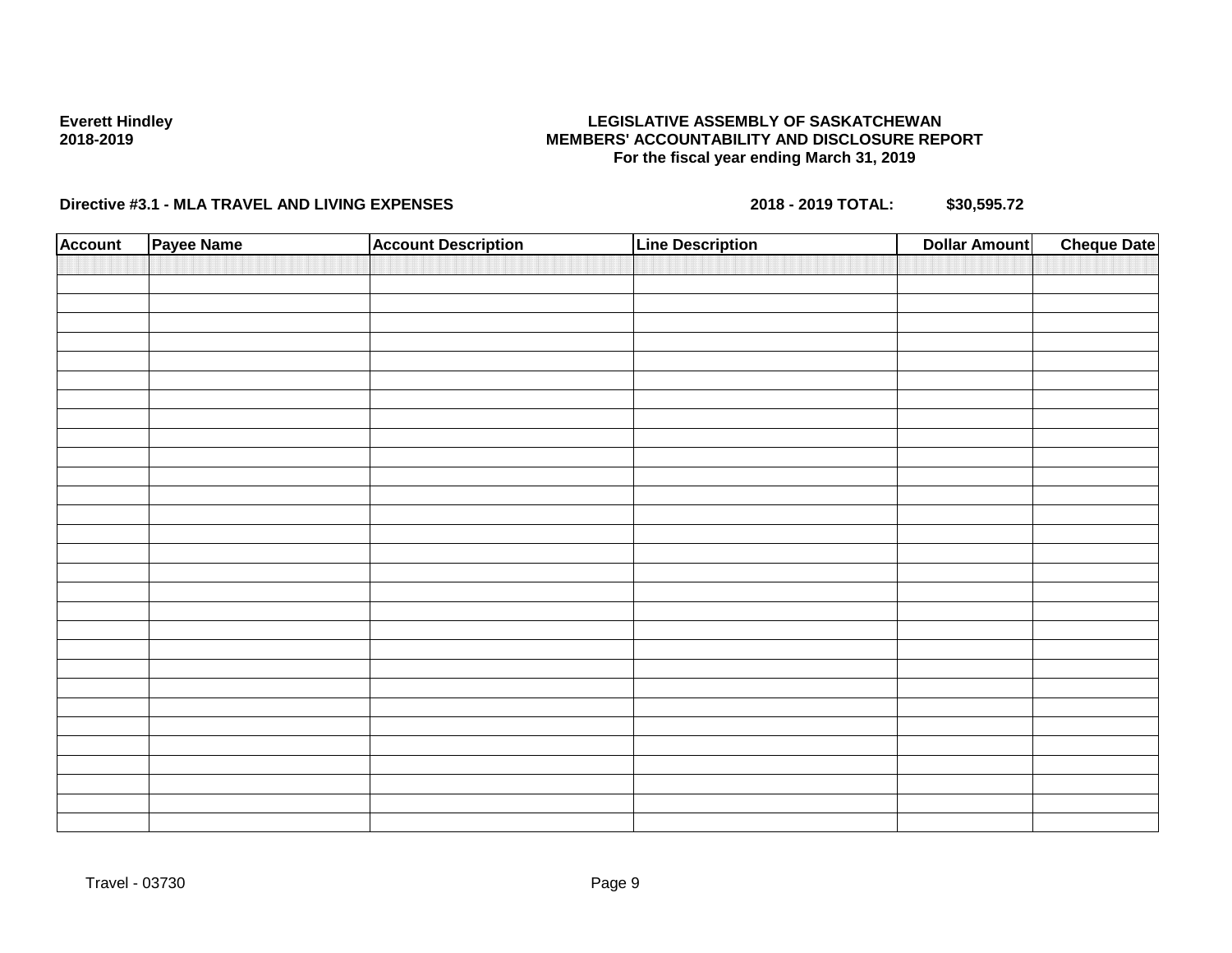## **LEGISLATIVE ASSEMBLY OF SASKATCHEWAN MEMBERS' ACCOUNTABILITY AND DISCLOSURE REPORT For the fiscal year ending March 31, 2019**

| <b>Account</b> | <b>Payee Name</b> | <b>Account Description</b> | <b>Line Description</b> | <b>Dollar Amount</b> | <b>Cheque Date</b> |
|----------------|-------------------|----------------------------|-------------------------|----------------------|--------------------|
|                |                   |                            |                         |                      |                    |
|                |                   |                            |                         |                      |                    |
|                |                   |                            |                         |                      |                    |
|                |                   |                            |                         |                      |                    |
|                |                   |                            |                         |                      |                    |
|                |                   |                            |                         |                      |                    |
|                |                   |                            |                         |                      |                    |
|                |                   |                            |                         |                      |                    |
|                |                   |                            |                         |                      |                    |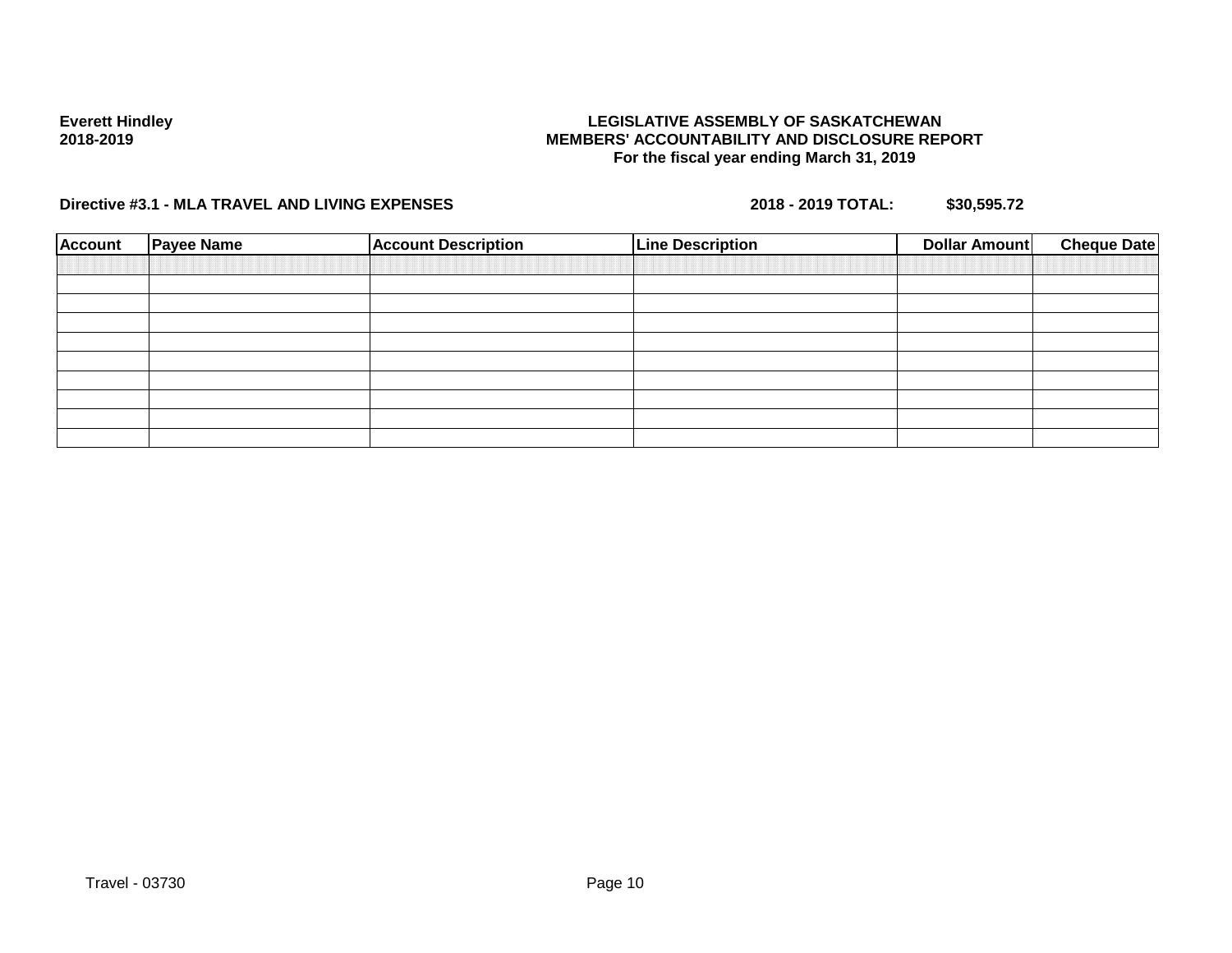## **LEGISLATIVE ASSEMBLY OF SASKATCHEWAN MEMBERS' ACCOUNTABILITY AND DISCLOSURE REPORT For the fiscal year ending March 31, 2019**

| <b>Account</b> | <b>Payee Name</b>                                   | <b>Account Description</b>                | <b>Line Description</b>        | <b>Dollar Amount</b> | <b>Cheque Date</b> |
|----------------|-----------------------------------------------------|-------------------------------------------|--------------------------------|----------------------|--------------------|
|                |                                                     |                                           |                                |                      |                    |
| 521372         | <b>BRIGHTEN CREATIVE GROUP LTD.</b>                 | Photographer's Services                   | PHOTOGRAPHIC SERVICES - NO GST | 84.79                | $05 - 01 - 18$     |
| 522000         | PINNACLE FINANCIAL SERVICES                         | Rent of Ground, Buildings and Other Space | APRIL 2018 MLA OFFICE RENT     | 1,125.00             | $04 - 01 - 18$     |
| 522000         | PINNACLE FINANCIAL SERVICES                         | Rent of Ground, Buildings and Other Space | MAY 2018 MLA OFFICE RENT       | 1,125.00             | 04-13-18           |
| 522000         | PINNACLE FINANCIAL SERVICES                         | Rent of Ground, Buildings and Other Space | JUNE 2018 MLA OFFICE RENT      | 1,125.00             | 05-18-18           |
| 522000         | PINNACLE FINANCIAL SERVICES                         | Rent of Ground, Buildings and Other Space | JULY 2018 MLA OFFICE RENT      | 1,125.00             | 06-22-18           |
| 522000         | PINNACLE FINANCIAL SERVICES                         | Rent of Ground, Buildings and Other Space | MLA OFFICE RENT AUGUST 2018    | 1,125.00             | 07-23-18           |
| 522000         | PINNACLE FINANCIAL SERVICES                         | Rent of Ground, Buildings and Other Space | MLA OFFICE RENT SEPTEMBER 2018 | 1,125.00             | 08-20-18           |
| 522000         | PINNACLE FINANCIAL SERVICES                         | Rent of Ground, Buildings and Other Space | MLA OFFICE RENT OCTOBER 2018   | 1,125.00             | 09-20-18           |
| 522000         | PINNACLE FINANCIAL SERVICES                         | Rent of Ground, Buildings and Other Space | MLA OFFICE RENT NOVEMBER 2018  | 1,125.00             | 10-18-18           |
| 522000         | PINNACLE FINANCIAL SERVICES                         | Rent of Ground, Buildings and Other Space | DEC 2018 MLA OFFICE RENT       | 1,125.00             | 11-20-18           |
| 522000         | PINNACLE FINANCIAL SERVICES                         | Rent of Ground, Buildings and Other Space | JANUARY 2019 MLA OFFICE RENT   | 1,125.00             | $01 - 01 - 19$     |
| 522000         | PINNACLE FINANCIAL SERVICES                         | Rent of Ground, Buildings and Other Space | FEBRUARY 2019 MLA OFFICE RENT  | 1,125.00             | $01 - 15 - 19$     |
| 522000         | PINNACLE FINANCIAL SERVICES                         | Rent of Ground, Buildings and Other Space | MAR/19 MLA OFFICE RENT         | 1,125.00             | $02 - 11 - 19$     |
| 522300         | <b>CANADIAN LINEN &amp; UNIFORM</b><br>SERVICE INC. | Rent of Other Equipment and Material      | <b>MAT RENTAL</b>              | 37.10                | $04 - 12 - 18$     |
| 522500         | SASKATCHEWAN GOVERNMENT<br><b>INSURANCE</b>         | <b>Insurance Premiums</b>                 | DECEMBER 9/18 TO DECEMBER 9/19 | 561.80               | $12 - 01 - 18$     |
| 525000         | HINDLEY, EVERETT T                                  | Postal, Courier, Freight and Related      | <b>REIMB: POSTAGE</b>          | 26.78                | $07 - 01 - 18$     |
| 525000         | HINDLEY, EVERETT T                                  | Postal, Courier, Freight and Related      | <b>REIMB: POSTAGE</b>          | 892.50               | 12-07-18           |
| 525000         | MINISTER OF FINANCE-MINISTRY<br>OF CENTRAL SERVICES | Postal, Courier, Freight and Related      | MAIL SERVICES JUNE 2018        | 48.42                | 08-01-18           |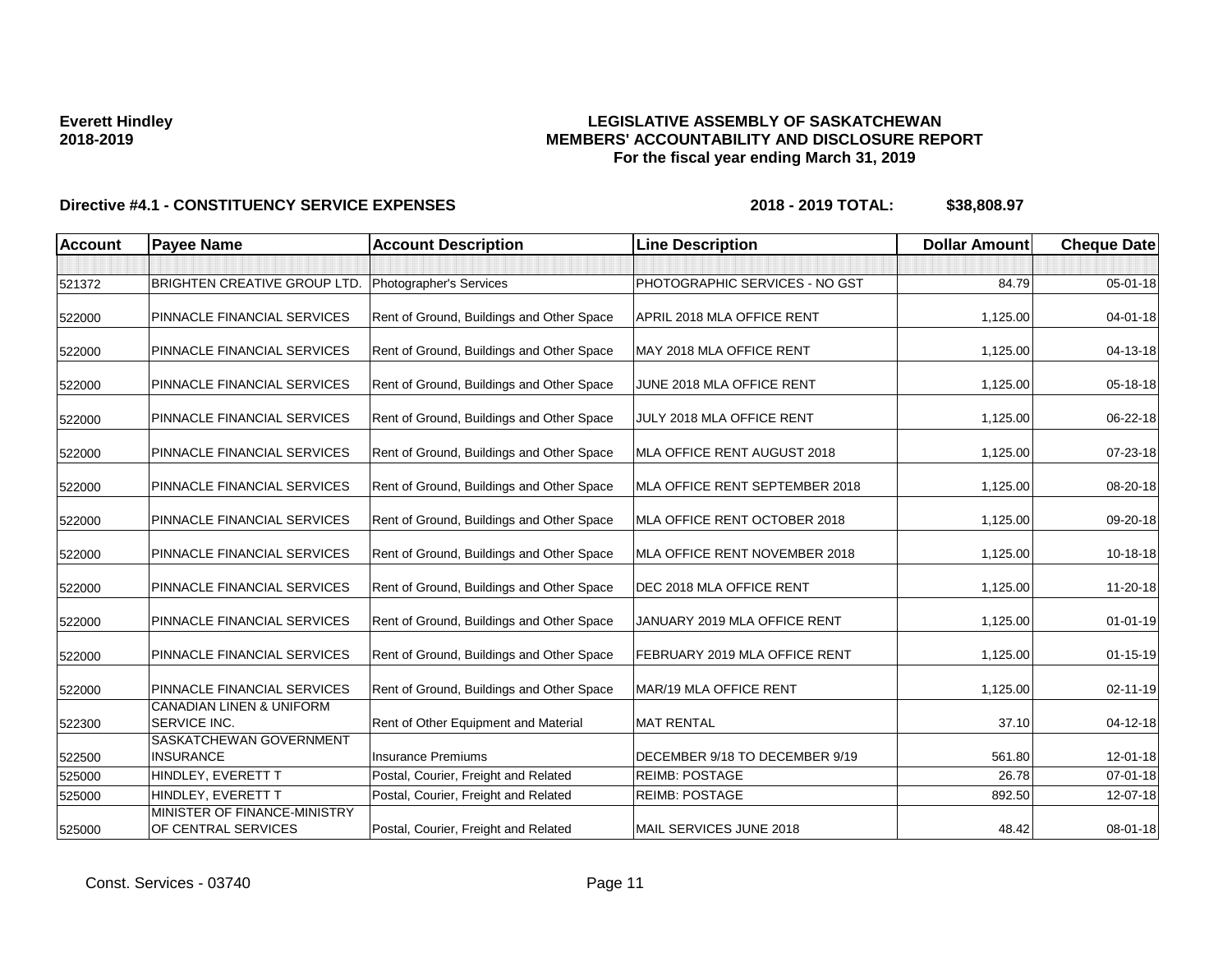## **LEGISLATIVE ASSEMBLY OF SASKATCHEWAN MEMBERS' ACCOUNTABILITY AND DISCLOSURE REPORT For the fiscal year ending March 31, 2019**

| <b>Account</b> | <b>Payee Name</b>                   | <b>Account Description</b>           | <b>Line Description</b>             | <b>Dollar Amount</b> | <b>Cheque Date</b> |
|----------------|-------------------------------------|--------------------------------------|-------------------------------------|----------------------|--------------------|
|                |                                     |                                      |                                     |                      |                    |
|                | MINISTER OF FINANCE-MINISTRY        |                                      |                                     |                      |                    |
| 525000         | OF CENTRAL SERVICES                 | Postal, Courier, Freight and Related | MAIL SERVICES JULY 2018             | 45.96                | 09-06-18           |
|                | MINISTER OF FINANCE-MINISTRY        |                                      |                                     |                      |                    |
| 525000         | OF CENTRAL SERVICES                 | Postal, Courier, Freight and Related | <b>MAIL SERVICES</b>                | 45.96                | $11 - 01 - 18$     |
|                | MINISTER OF FINANCE-MINISTRY        |                                      |                                     |                      |                    |
| 525000         | OF CENTRAL SERVICES                 | Postal, Courier, Freight and Related | MAIL SERVICES SEP/18                | 46.02                | 12-01-18           |
|                | MINISTER OF FINANCE-MINISTRY        |                                      |                                     |                      |                    |
| 525000         | OF CENTRAL SERVICES                 | Postal, Courier, Freight and Related | MAIL SERVICES OCT/18                | 46.02                | 12-01-18           |
|                | MINISTER OF FINANCE-MINISTRY        |                                      |                                     |                      |                    |
| 525000         | OF CENTRAL SERVICES                 | Postal, Courier, Freight and Related | MAIL SERVICES NOV/18                | 46.02                | $01 - 01 - 19$     |
|                | MINISTER OF FINANCE-MINISTRY        |                                      |                                     |                      |                    |
| 525000         | OF CENTRAL SERVICES                 | Postal, Courier, Freight and Related | <b>IDECEMBER 2018 MAIL SERVICES</b> | 46.02                | 02-01-19           |
|                | MINISTER OF FINANCE-MINISTRY        |                                      |                                     |                      |                    |
| 525000         | OF CENTRAL SERVICES                 | Postal, Courier, Freight and Related | MAIL SERVICES JAN/19                | 46.02                | $03 - 01 - 19$     |
|                | MINISTER OF FINANCE-MINISTRY        |                                      |                                     |                      |                    |
| 525000         | OF CENTRAL SERVICES                 | Postal, Courier, Freight and Related | MAIL SERVICES FEB/19                | 46.02                | 03-14-19           |
|                | MINISTER OF FINANCE-MINISTRY        |                                      |                                     |                      |                    |
| 525000         | OF CENTRAL SERVICES                 | Postal, Courier, Freight and Related | <b>MAR/19 MAIL SERVICES</b>         | 46.02                | 03-31-19           |
| 525000         | SMITH, NOLA L                       | Postal, Courier, Freight and Related | <b>POSTAGE</b>                      | 1.89                 | 06-12-18           |
|                | <b>CANADIAN LINEN &amp; UNIFORM</b> |                                      |                                     |                      |                    |
| 529000         | <b>SERVICE INC.</b>                 | <b>General Contractual Services</b>  | <b>MAT CLEANING SERVICE</b>         | 37.10                | 05-10-18           |
|                | <b>CANADIAN LINEN &amp; UNIFORM</b> |                                      |                                     |                      |                    |
| 529000         | <b>SERVICE INC.</b>                 | <b>General Contractual Services</b>  | <b>MAT CLEANING SERVICE</b>         | 37.10                | 06-07-18           |
|                | <b>CANADIAN LINEN &amp; UNIFORM</b> |                                      |                                     |                      |                    |
| 529000         | <b>SERVICE INC.</b>                 | <b>General Contractual Services</b>  | <b>MAT CLEANING SERVICE</b>         | 37.10                | 07-05-18           |
|                | <b>CANADIAN LINEN &amp; UNIFORM</b> |                                      |                                     |                      |                    |
| 529000         | <b>SERVICE INC.</b>                 | <b>General Contractual Services</b>  | <b>MAT CLEANING SERVICE</b>         | 37.10                | 08-02-18           |
|                | <b>CANADIAN LINEN &amp; UNIFORM</b> |                                      |                                     |                      |                    |
| 529000         | <b>SERVICE INC.</b>                 | <b>General Contractual Services</b>  | <b>MAT CLEANING SERVICE</b>         | 37.10                | 09-01-18           |
|                | <b>CANADIAN LINEN &amp; UNIFORM</b> |                                      |                                     |                      |                    |
| 529000         | <b>SERVICE INC.</b>                 | <b>General Contractual Services</b>  | <b>MAT CLEANING SERVICE</b>         | 39.10                | $10 - 01 - 18$     |
|                | <b>CANADIAN LINEN &amp; UNIFORM</b> |                                      |                                     |                      |                    |
| 529000         | <b>SERVICE INC.</b>                 | <b>General Contractual Services</b>  | <b>MAT CLEANING SERVICE</b>         | 39.10                | 10-25-18           |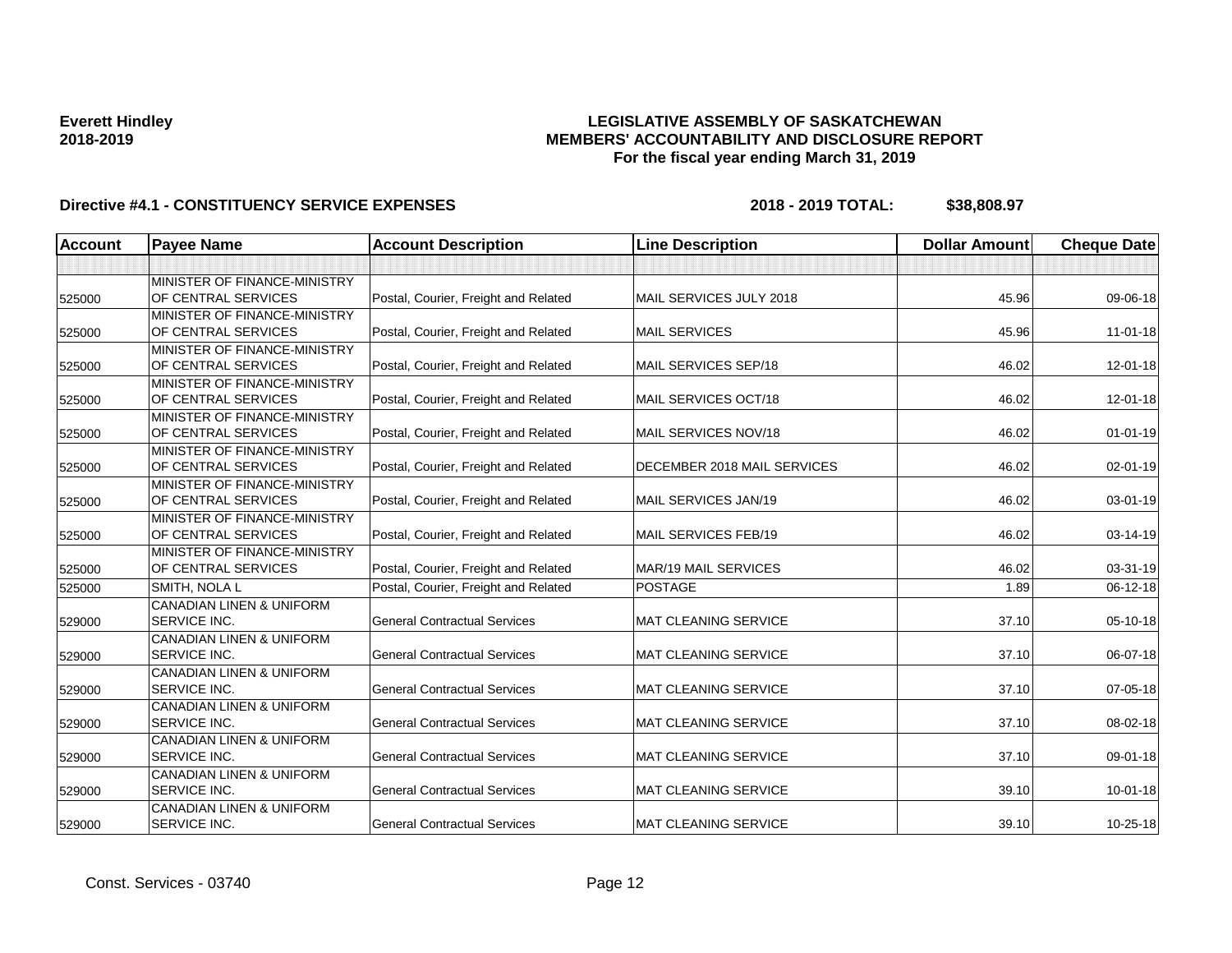## **LEGISLATIVE ASSEMBLY OF SASKATCHEWAN MEMBERS' ACCOUNTABILITY AND DISCLOSURE REPORT For the fiscal year ending March 31, 2019**

| <b>Account</b> | <b>Payee Name</b>                                          | <b>Account Description</b>              | <b>Line Description</b>                 | <b>Dollar Amount</b> | <b>Cheque Date</b> |
|----------------|------------------------------------------------------------|-----------------------------------------|-----------------------------------------|----------------------|--------------------|
|                |                                                            |                                         |                                         |                      |                    |
|                | <b>CANADIAN LINEN &amp; UNIFORM</b>                        |                                         |                                         |                      |                    |
| 529000         | <b>SERVICE INC.</b>                                        | <b>General Contractual Services</b>     | <b>MAT CLEANING SERVICE</b>             | 39.10                | $12 - 01 - 18$     |
|                | <b>CANADIAN LINEN &amp; UNIFORM</b>                        |                                         |                                         |                      |                    |
| 529000         | <b>SERVICE INC.</b>                                        | <b>General Contractual Services</b>     | <b>MAT CLEANING SERVICE</b>             | 39.10                | $01 - 01 - 19$     |
|                | CANADIAN LINEN & UNIFORM                                   |                                         |                                         |                      |                    |
| 529000         | <b>SERVICE INC.</b>                                        | <b>General Contractual Services</b>     | MAT CLEANING SERVICE                    | 39.10                | $01 - 17 - 19$     |
|                | <b>CANADIAN LINEN &amp; UNIFORM</b><br><b>SERVICE INC.</b> | <b>General Contractual Services</b>     | <b>MAT CLEANING SERVICE</b>             | 44.40                |                    |
| 529000         | <b>CANADIAN LINEN &amp; UNIFORM</b>                        |                                         |                                         |                      | 02-14-19           |
| 529000         | <b>SERVICE INC.</b>                                        | <b>General Contractual Services</b>     | <b>MAT CLEANING SERVICE</b>             | 44.40                | 03-14-19           |
| 529000         | HINDLEY, EVERETT T                                         | <b>General Contractual Services</b>     | <b>REIMB: LANDFILL CHARGES</b>          | 10.00                | 08-21-18           |
|                | <b>PROFESSIONAL UPHOLSTERY &amp;</b>                       |                                         |                                         |                      |                    |
| 529000         | <b>CARPET CLEANING</b>                                     | <b>General Contractual Services</b>     | <b>CARPET &amp; UPHOLSTERY CLEANING</b> | 392.20               | $05 - 18 - 18$     |
|                | <b>RHETTRO'S BOBCATTING</b>                                |                                         |                                         |                      |                    |
| 529000         | <b>SERVICES</b>                                            | <b>General Contractual Services</b>     | <b>GENERAL CONTRACTUAL SERVICES</b>     | 40.00                | $01 - 03 - 19$     |
|                | <b>RHETTRO'S BOBCATTING</b>                                |                                         |                                         |                      |                    |
| 529000         | <b>SERVICES</b>                                            | <b>General Contractual Services</b>     | <b>SNOW REMOVAL - NO GST</b>            | 80.00                | 02-01-19           |
|                | <b>RHETTRO'S BOBCATTING</b>                                |                                         |                                         |                      |                    |
| 529000         | <b>SERVICES</b>                                            | <b>General Contractual Services</b>     | <b>GENERAL CONTRACTUAL SERVICES</b>     | 140.00               | 03-02-19           |
| 529000         | <b>SASK, ABILITIES</b>                                     | <b>General Contractual Services</b>     | <b>GENERAL CONTRACTUAL SERVICES</b>     | 15.54                | $01 - 01 - 19$     |
| 529000         | <b>SERVICEMASTER RESTORE</b>                               | <b>General Contractual Services</b>     | <b>WINDOW CLEANING</b>                  | 75.00                | 06-01-18           |
| 530000         | <b>KEEPSAKE CREATIVE</b>                                   | <b>Communications Development Costs</b> | <b>CHRISTMAS CARD DESIGN</b>            | 196.10               | 12-01-18           |
|                |                                                            |                                         | AD HOC CONSULTING - BRAND               |                      |                    |
| 530300         | <b>MARU GROUP CANADA INC.</b>                              | Primary Research/Focus group            | <b>HEALTH/TRACKING U&amp;A</b>          | 632.98               | 08-01-18           |
|                |                                                            |                                         | AD HOC CONSULTING-BRAND                 |                      |                    |
| 530300         | MARU GROUP CANADA INC.                                     | Primary Research/Focus group            | HEALTH/TRACKING/U&A                     | 632.98               | $10 - 01 - 18$     |
| 530300         | MARU GROUP CANADA INC.                                     | Primary Research/Focus group            | GROUP AD HOC CONSULTING                 | 632.98               | $11-01-18$         |
| 530300         | <b>MARU GROUP CANADA INC.</b>                              | Primary Research/Focus group            | <b>GROUP AD AD CONSULTING</b>           | 632.98               | $12 - 01 - 18$     |
| 530500         | <b>ADCANADA MEDIA INC.</b>                                 | Media Placement                         | <b>ADVERTISING</b>                      | 364.71               | 03-28-19           |
| 530500         | <b>CREATIVE FIRE</b>                                       | Media Placement                         | ADVERTISING                             | 1,061.20             | 08-17-18           |
| 530500         | <b>CREATIVE FIRE</b>                                       | Media Placement                         | <b>ADVERTISING</b>                      | 2,316.03             | $12 - 01 - 18$     |
| 530500         | <b>CREATIVE FIRE</b>                                       | Media Placement                         | <b>ADVERTISING</b>                      | 1,462.68             | 03-26-19           |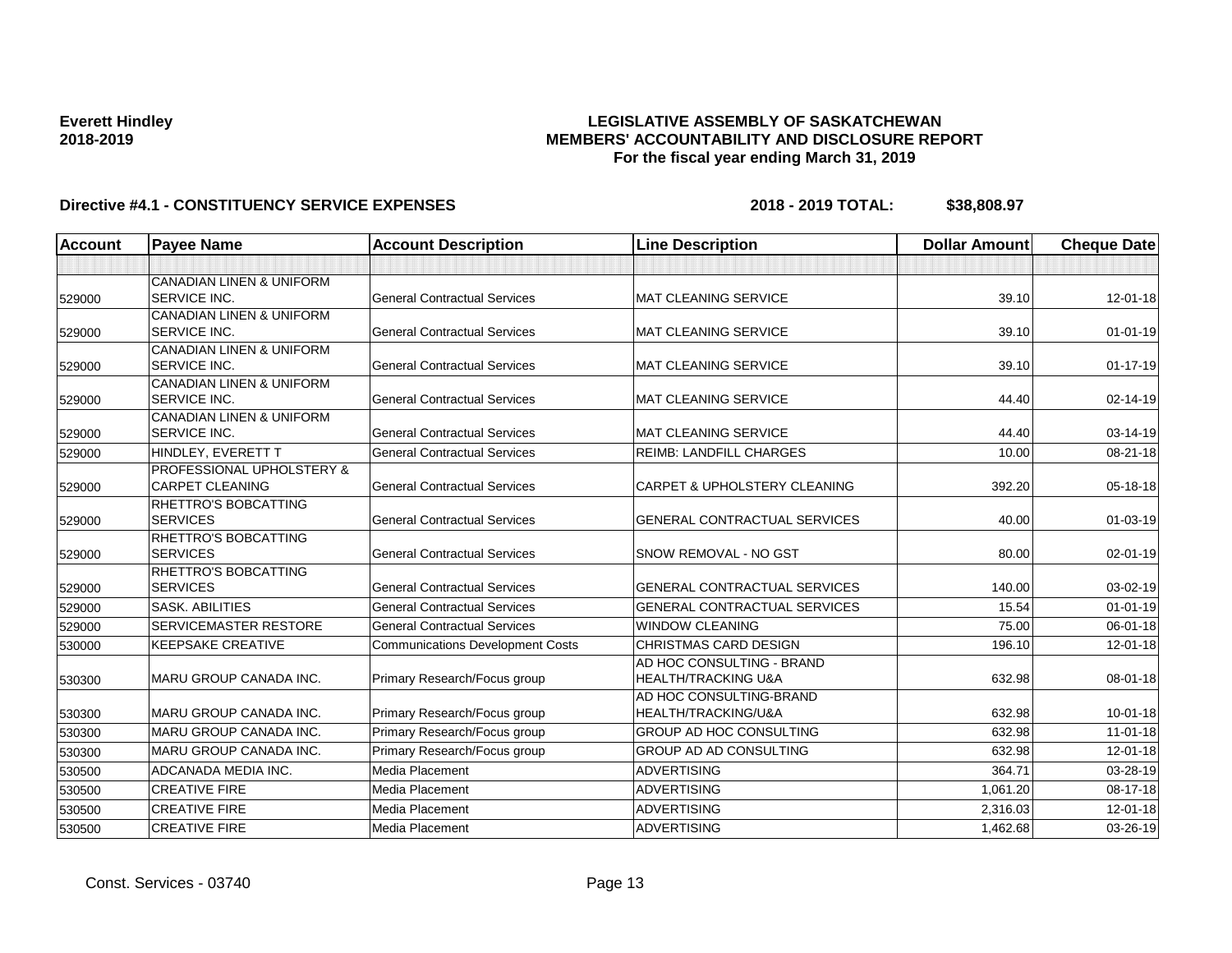## **LEGISLATIVE ASSEMBLY OF SASKATCHEWAN MEMBERS' ACCOUNTABILITY AND DISCLOSURE REPORT For the fiscal year ending March 31, 2019**

| Account | <b>Payee Name</b>                       | <b>Account Description</b> | <b>Line Description</b>            | <b>Dollar Amount</b> | <b>Cheque Date</b> |
|---------|-----------------------------------------|----------------------------|------------------------------------|----------------------|--------------------|
|         |                                         |                            |                                    |                      |                    |
| 530500  | <b>DIRECTWEST CORPORATION</b>           | <b>Media Placement</b>     | <b>ADVERTISING</b>                 | 236.25               | 03-14-19           |
|         | <b>GOLDEN WEST BROADCASTING</b>         |                            |                                    |                      |                    |
| 530500  | LTD.                                    | Media Placement            | <b>ADVERTISING</b>                 | 972.00               | 12-01-18           |
|         | <b>GOLDEN WEST BROADCASTING</b>         |                            |                                    |                      |                    |
| 530500  | LTD.                                    | Media Placement            | <b>ADVERTISING</b>                 | 1,000.11             | 12-01-18           |
|         | <b>GOLDEN WEST BROADCASTING</b>         |                            |                                    |                      |                    |
| 530500  | LTD.                                    | Media Placement            | <b>ADVERTISING</b>                 | 864.00               | 12-01-18           |
|         | <b>GOLDEN WEST BROADCASTING</b>         |                            |                                    |                      |                    |
| 530500  | LTD.                                    | Media Placement            | <b>ADVERTISING</b>                 | 1,134.00             | 12-01-18           |
|         | <b>GOLDEN WEST BROADCASTING</b><br>LTD. | Media Placement            | <b>ADVERTISING</b>                 | 1,000.00             |                    |
| 530500  |                                         |                            |                                    |                      | $01 - 01 - 19$     |
| 530500  | <b>MEDICINE HAT NEWS</b>                | Media Placement            | <b>ADVERTISING</b>                 | 300.00               | $07 - 01 - 18$     |
| 530500  | <b>MEDICINE HAT NEWS</b>                | Media Placement            | <b>ADVERTISING</b>                 | 300.00               | $10 - 01 - 18$     |
| 530500  | <b>MEDICINE HAT NEWS</b>                | <b>Media Placement</b>     | <b>ADVERTISING</b>                 | 310.00               | 03-31-19           |
| 530500  | SIGN HERE SIGNS & PRINTING              | Media Placement            | ADVERTISING - NO GST               | 58.25                | 06-08-18           |
| 530500  | <b>SIGN HERE SIGNS &amp; PRINTING</b>   | Media Placement            | <b>ADVERTISING - NO GST</b>        | 400.00               | $02 - 05 - 19$     |
| 530500  | SIGN HERE SIGNS & PRINTING              | Media Placement            | <b>ADVERTISING</b>                 | 400.00               | 03-01-19           |
|         |                                         |                            | ADVERTISING & BUSIINESS CARDS - NO |                      |                    |
| 530500  | <b>SOUTHWEST BOOSTER</b>                | Media Placement            | <b>GST</b>                         | 357.00               | 07-01-18           |
| 530500  | <b>SOUTHWEST BOOSTER</b>                | Media Placement            | <b>ADVERTISING</b>                 | 182.00               | 12-01-18           |
| 530500  | <b>SOUTHWEST BOOSTER</b>                | Media Placement            | <b>ADVERTISING</b>                 | 182.00               | 03-01-19           |
| 530500  | <b>SOUTHWEST BOOSTER</b>                | Media Placement            | <b>ADVERTISING</b>                 | 357.00               | 03-31-19           |
|         | SWIFT CURRENT 57'S BASEBALL             |                            |                                    |                      |                    |
| 530500  | <b>CLUB</b>                             | Media Placement            | <b>ADVERTISING</b>                 | 250.00               | 08-01-18           |
|         | <b>SWIFT CURRENT DIAMOND</b>            |                            |                                    |                      |                    |
| 530500  | <b>ENERGY WILDCATS</b>                  | <b>Media Placement</b>     | <b>ADVERTISING</b>                 | 500.00               | $10 - 01 - 18$     |
| 530500  | <b>SWIFT CURRENT LEGIONNAIRES</b>       | Media Placement            | <b>ADVERTISING</b>                 | 500.00               | $12 - 01 - 18$     |
| 530800  | <b>MEDICINE HAT NEWS</b>                | Publications               | <b>ADVERTISING</b>                 | 300.00               | $01 - 01 - 19$     |
| 530800  | <b>SOUTHWEST BOOSTER</b>                | Publications               | PROMOTIONAL ITEMS, PUBLICATIONS    | 357.00               | $01 - 01 - 19$     |
| 530900  | <b>CORPORATE EXPRESS</b>                | <b>Promotional Items</b>   | PROVINCIAL PINS                    | 101.39               | 05-01-18           |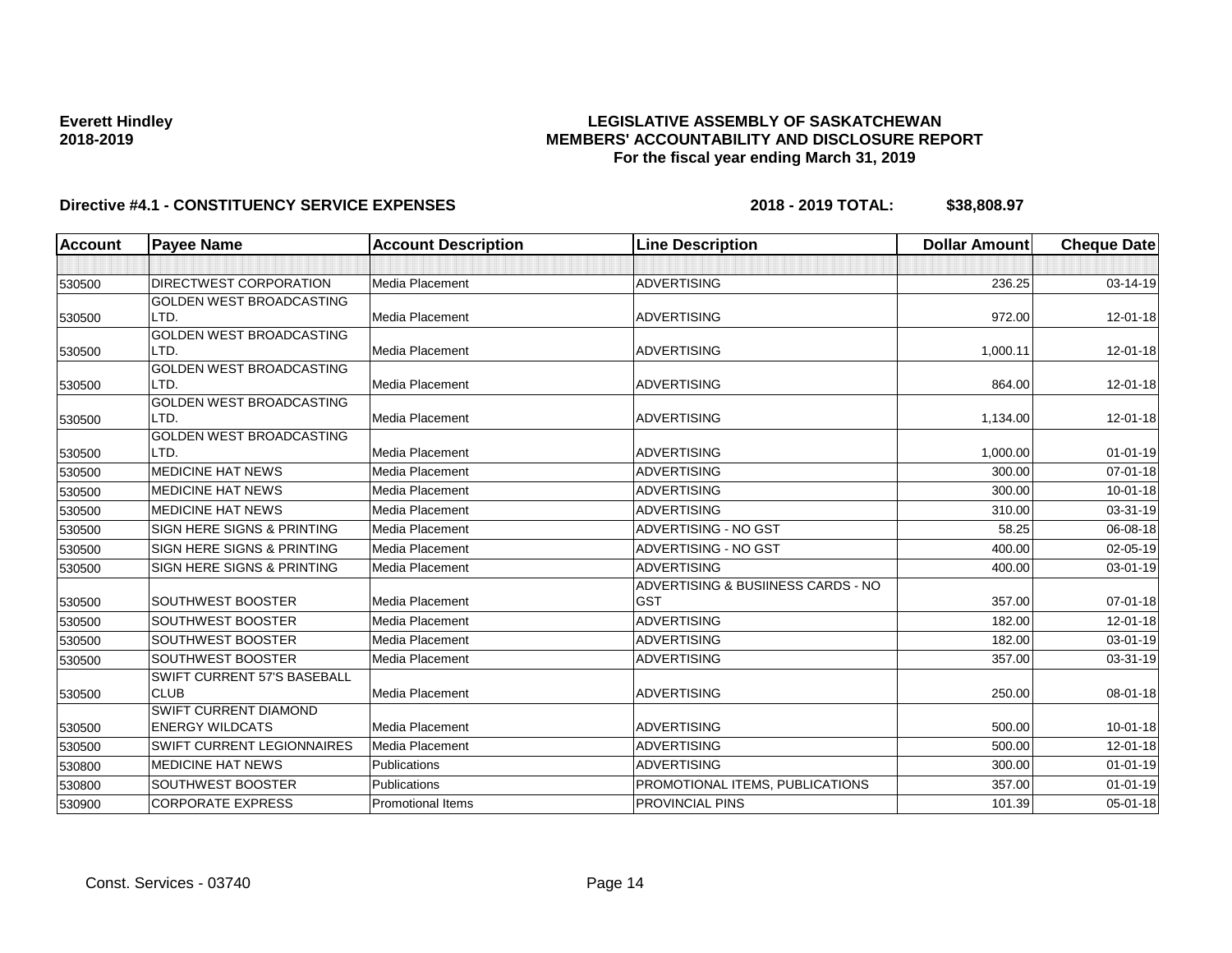## **LEGISLATIVE ASSEMBLY OF SASKATCHEWAN MEMBERS' ACCOUNTABILITY AND DISCLOSURE REPORT For the fiscal year ending March 31, 2019**

| <b>Account</b> | <b>Payee Name</b>                | <b>Account Description</b>                                        | <b>Line Description</b>                  | <b>Dollar Amount</b> | <b>Cheque Date</b> |
|----------------|----------------------------------|-------------------------------------------------------------------|------------------------------------------|----------------------|--------------------|
|                |                                  |                                                                   |                                          |                      |                    |
|                |                                  |                                                                   | <b>OFFICE SUPPLIES &amp; PROMOTIONAL</b> |                      |                    |
| 530900         | <b>CORPORATE EXPRESS</b>         | <b>Promotional Items</b>                                          | <b>ITEMS</b>                             | 17.97                | 08-13-18           |
| 530900         | <b>SMART FLOWERS</b>             | <b>Promotional Items</b>                                          | PROMOTIONAL ITEMS                        | 96.80                | $12 - 01 - 18$     |
| 530900         | <b>SMART FLOWERS</b>             | <b>Promotional Items</b>                                          | PROMOTIONAL ITEMS                        | 75.60                | $01 - 01 - 19$     |
| 530900         | <b>SMART FLOWERS</b>             | <b>Promotional Items</b>                                          | PROMOTIONAL ITEMS                        | 75.60                | 02-01-19           |
| 530900         | <b>SMART FLOWERS</b>             | <b>Promotional Items</b>                                          | PROMOTIONAL ITEMS                        | 72.00                | 03-01-19           |
| 530900         | <b>SMART FLOWERS</b>             | <b>Promotional Items</b>                                          | PROMOTIONAL ITEMS                        | 76.32                | 03-15-19           |
| 530900         | SOUTHWEST BOOSTER                | <b>Promotional Items</b>                                          | PROMOTIONAL ITEMS                        | 603.54               | $01 - 01 - 19$     |
| 530900         | TREASURE HOUSE IMPORTS LTD       | <b>Promotional Items</b>                                          | <b>SK PINS</b>                           | 390.00               | 09-01-18           |
| 530900         | <b>WILDFLOWER FLORIST</b>        | <b>Promotional Items</b>                                          | FLORAL ARRANGEMENT - NO GST              | 77.90                | 06-08-18           |
| 530900         | <b>WILDFLOWER FLORIST</b>        | <b>Promotional Items</b>                                          | FLORAL ARRANGEMENT                       | 86.66                | $10 - 01 - 18$     |
|                | <b>LEGISLATIVE FOOD SERVICE</b>  | Deputy Minister/Ministry Head Business<br>Expenses - Refreshments | <b>STUDENT DRINKS</b>                    | 45.58                | 05-16-18           |
| 543201         | <b>SOUTHWEST BOOSTER</b>         | <b>Printed Forms</b>                                              | <b>BUSIINESS CARDS - NO GST</b>          | 289.57               | $07 - 01 - 18$     |
| 550100         | SOUTHWEST BOOSTER                | <b>Printed Forms</b>                                              | <b>BUSIINESS CARDS - NO GST</b>          | 75.58                |                    |
| 550100         |                                  |                                                                   |                                          |                      | 03-31-19           |
| 555000         | <b>CORPORATE EXPRESS</b>         | Other Material and Supplies                                       | MISC OFFICE SUPPLIES                     | 54.50                | $05 - 01 - 18$     |
| 555000         | <b>CORPORATE EXPRESS</b>         | Other Material and Supplies                                       | <b>MISC OFFICE SUPPLIES</b>              | 85.61                | 06-01-18           |
| 555000         | <b>CORPORATE EXPRESS</b>         | Other Material and Supplies                                       | <b>MISC OFFICE SUPPLIES</b>              | 82.37                | 08-01-18           |
| 555000         | <b>CORPORATE EXPRESS</b>         | Other Material and Supplies                                       | <b>MISC OFFICE SUPPLIES</b>              | 24.25                | 08-13-18           |
| 555000         | <b>CORPORATE EXPRESS</b>         | Other Material and Supplies                                       | MISC OFFICE SUPPLIES                     | 32.80                | 09-06-18           |
| 555000         | <b>CORPORATE EXPRESS</b>         | Other Material and Supplies                                       | MISC OFFICE SUPPLIES                     | 311.61               | $10 - 01 - 18$     |
| 555000         | <b>CORPORATE EXPRESS</b>         | Other Material and Supplies                                       | <b>MISC OFFICE SUPPLIES</b>              | 20.02                | $10 - 11 - 18$     |
| 555000         | <b>CORPORATE EXPRESS</b>         | Other Material and Supplies                                       | <b>MISC OFFICE SUPPLIES</b>              | 36.90                | $11 - 01 - 18$     |
| 555000         | <b>CORPORATE EXPRESS</b>         | Other Material and Supplies                                       | MISC OFFICE SUPPLIES                     | 325.04               | 02-01-19           |
| 555000         | <b>CORPORATE EXPRESS</b>         | Other Material and Supplies                                       | MISC OFFICE SUPPLIES                     | 11.41                | 02-14-19           |
| 555000         | <b>COUNTRY CLUB DISTRIBUTORS</b> | Other Material and Supplies                                       | <b>MISC OFFICE SUPPLIES</b>              | 5.95                 | 03-01-19           |
| 555000         | HINDLEY, EVERETT T               | Other Material and Supplies                                       | REIMB: MISC OFFICE SUPPLIES              | 147.88               | 10-26-18           |
| 555000         | HINDLEY, EVERETT T               | Other Material and Supplies                                       | <b>REIMB: MISC OFFICE SUPPLIES</b>       | 60.69                | 12-01-18           |
| 555000         | HINDLEY, EVERETT T               | Other Material and Supplies                                       | <b>REIMB: MISC OFFICE SUPPLIES</b>       | 10.00                | $02 - 01 - 19$     |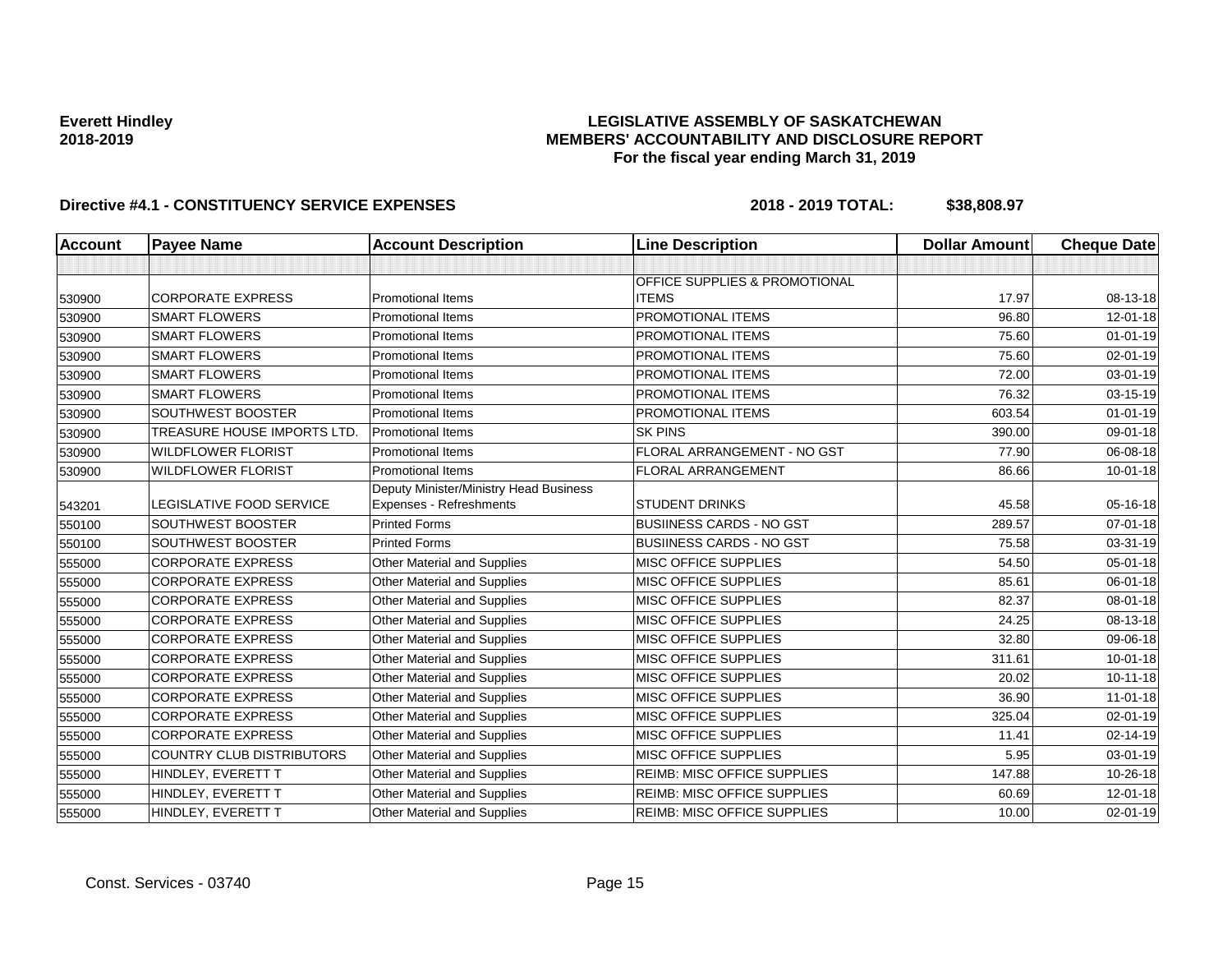## **LEGISLATIVE ASSEMBLY OF SASKATCHEWAN MEMBERS' ACCOUNTABILITY AND DISCLOSURE REPORT For the fiscal year ending March 31, 2019**

| <b>Account</b> | <b>Payee Name</b>           | <b>Account Description</b>       | <b>Line Description</b>     | <b>Dollar Amount</b> | <b>Cheque Date</b> |
|----------------|-----------------------------|----------------------------------|-----------------------------|----------------------|--------------------|
|                |                             |                                  |                             |                      |                    |
| 555000         | HINDLEY, EVERETT T          | Other Material and Supplies      | REIMB: MISC OFFICE SUPPLIES | 66.59                | 02-20-19           |
| 555000         | SMITH, NOLA L               | Other Material and Supplies      | MISC OFFICE SUPPLIES        | 8.28                 | 06-12-18           |
| 555080         | <b>ARTISTIC EXPRESSIONS</b> | Other Misc Material and Supplies | FRAMING SERVICES - NO GST   | 758.43               | 06-04-18           |
|                |                             |                                  |                             |                      |                    |
|                |                             |                                  |                             |                      |                    |
|                |                             |                                  |                             |                      |                    |
|                |                             |                                  |                             |                      |                    |
|                |                             |                                  |                             |                      |                    |
|                |                             |                                  |                             |                      |                    |
|                |                             |                                  |                             |                      |                    |
|                |                             |                                  |                             |                      |                    |
|                |                             |                                  |                             |                      |                    |
|                |                             |                                  |                             |                      |                    |
|                |                             |                                  |                             |                      |                    |
|                |                             |                                  |                             |                      |                    |
|                |                             |                                  |                             |                      |                    |
|                |                             |                                  |                             |                      |                    |
|                |                             |                                  |                             |                      |                    |
|                |                             |                                  |                             |                      |                    |
|                |                             |                                  |                             |                      |                    |
|                |                             |                                  |                             |                      |                    |
|                |                             |                                  |                             |                      |                    |
|                |                             |                                  |                             |                      |                    |
|                |                             |                                  |                             |                      |                    |
|                |                             |                                  |                             |                      |                    |
|                |                             |                                  |                             |                      |                    |
|                |                             |                                  |                             |                      |                    |
|                |                             |                                  |                             |                      |                    |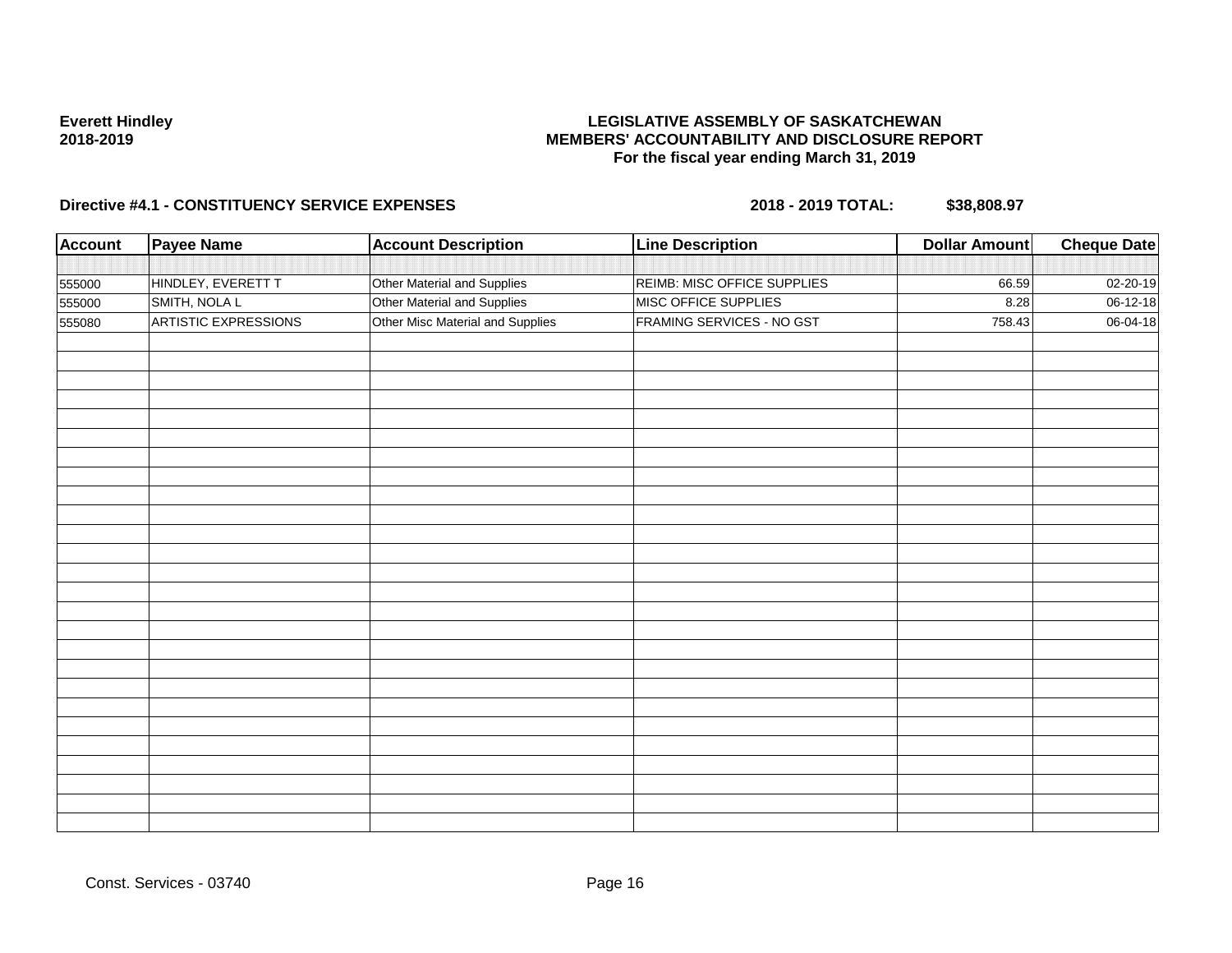## **LEGISLATIVE ASSEMBLY OF SASKATCHEWAN MEMBERS' ACCOUNTABILITY AND DISCLOSURE REPORT For the fiscal year ending March 31, 2019**

| <b>Account</b> | Payee Name | <b>Account Description</b> | <b>Line Description</b> | <b>Cheque Date</b><br><b>Dollar Amount</b> |
|----------------|------------|----------------------------|-------------------------|--------------------------------------------|
|                |            |                            |                         |                                            |
|                |            |                            |                         |                                            |
|                |            |                            |                         |                                            |
|                |            |                            |                         |                                            |
|                |            |                            |                         |                                            |
|                |            |                            |                         |                                            |
|                |            |                            |                         |                                            |
|                |            |                            |                         |                                            |
|                |            |                            |                         |                                            |
|                |            |                            |                         |                                            |
|                |            |                            |                         |                                            |
|                |            |                            |                         |                                            |
|                |            |                            |                         |                                            |
|                |            |                            |                         |                                            |
|                |            |                            |                         |                                            |
|                |            |                            |                         |                                            |
|                |            |                            |                         |                                            |
|                |            |                            |                         |                                            |
|                |            |                            |                         |                                            |
|                |            |                            |                         |                                            |
|                |            |                            |                         |                                            |
|                |            |                            |                         |                                            |
|                |            |                            |                         |                                            |
|                |            |                            |                         |                                            |
|                |            |                            |                         |                                            |
|                |            |                            |                         |                                            |
|                |            |                            |                         |                                            |
|                |            |                            |                         |                                            |
|                |            |                            |                         |                                            |
|                |            |                            |                         |                                            |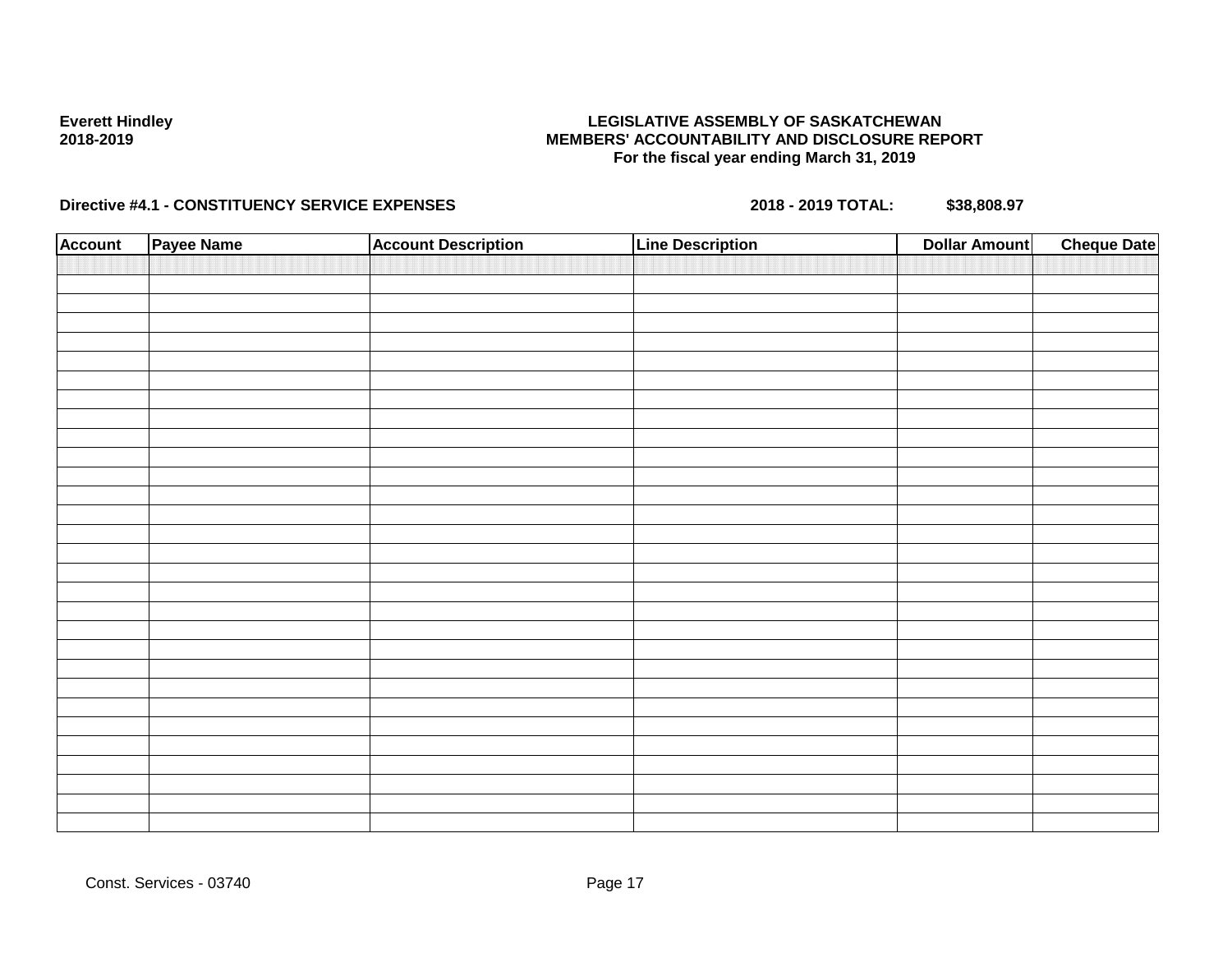## **LEGISLATIVE ASSEMBLY OF SASKATCHEWAN MEMBERS' ACCOUNTABILITY AND DISCLOSURE REPORT For the fiscal year ending March 31, 2019**

| <b>Account</b> | Payee Name | <b>Account Description</b> | <b>Line Description</b> | <b>Cheque Date</b><br><b>Dollar Amount</b> |
|----------------|------------|----------------------------|-------------------------|--------------------------------------------|
|                |            |                            |                         |                                            |
|                |            |                            |                         |                                            |
|                |            |                            |                         |                                            |
|                |            |                            |                         |                                            |
|                |            |                            |                         |                                            |
|                |            |                            |                         |                                            |
|                |            |                            |                         |                                            |
|                |            |                            |                         |                                            |
|                |            |                            |                         |                                            |
|                |            |                            |                         |                                            |
|                |            |                            |                         |                                            |
|                |            |                            |                         |                                            |
|                |            |                            |                         |                                            |
|                |            |                            |                         |                                            |
|                |            |                            |                         |                                            |
|                |            |                            |                         |                                            |
|                |            |                            |                         |                                            |
|                |            |                            |                         |                                            |
|                |            |                            |                         |                                            |
|                |            |                            |                         |                                            |
|                |            |                            |                         |                                            |
|                |            |                            |                         |                                            |
|                |            |                            |                         |                                            |
|                |            |                            |                         |                                            |
|                |            |                            |                         |                                            |
|                |            |                            |                         |                                            |
|                |            |                            |                         |                                            |
|                |            |                            |                         |                                            |
|                |            |                            |                         |                                            |
|                |            |                            |                         |                                            |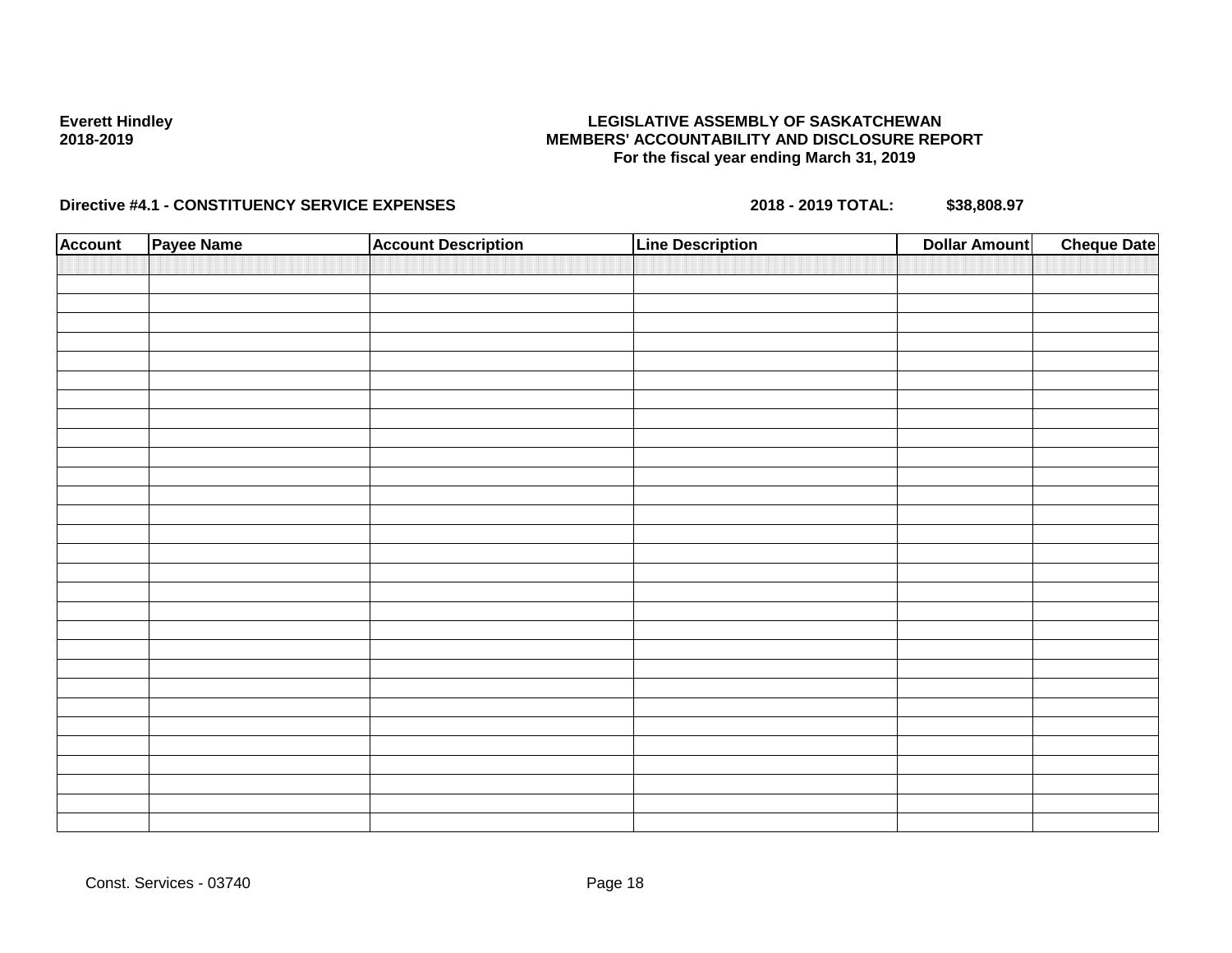## **LEGISLATIVE ASSEMBLY OF SASKATCHEWAN MEMBERS' ACCOUNTABILITY AND DISCLOSURE REPORT For the fiscal year ending March 31, 2019**

| <b>Account</b> | <b>Payee Name</b> | <b>Account Description</b> | <b>Line Description</b> | <b>Cheque Date</b><br>Dollar Amount |  |
|----------------|-------------------|----------------------------|-------------------------|-------------------------------------|--|
|                |                   |                            |                         |                                     |  |
|                |                   |                            |                         |                                     |  |
|                |                   |                            |                         |                                     |  |
|                |                   |                            |                         |                                     |  |
|                |                   |                            |                         |                                     |  |
|                |                   |                            |                         |                                     |  |
|                |                   |                            |                         |                                     |  |
|                |                   |                            |                         |                                     |  |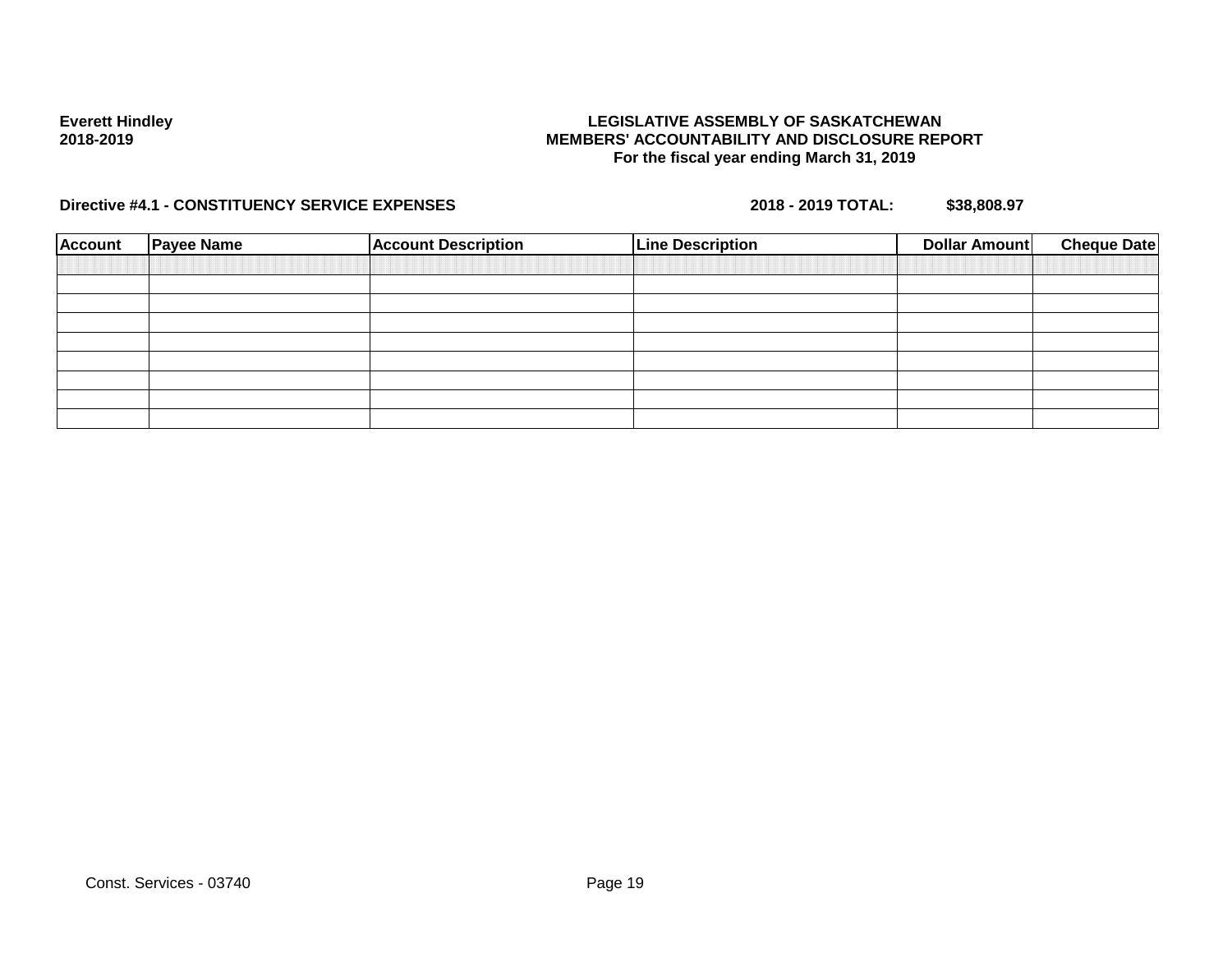## **LEGISLATIVE ASSEMBLY OF SASKATCHEWAN MEMBERS' ACCOUNTABILITY AND DISCLOSURE REPORT For the fiscal year ending March 31, 2019**

| <b>Account</b> | <b>Payee Name</b> | <b>Account Description</b>                    | <b>Dollar Amount</b> | <b>Cheque Date</b> |
|----------------|-------------------|-----------------------------------------------|----------------------|--------------------|
|                |                   |                                               |                      |                    |
| 513000         | SMITH, NOLA L     | Out-of-Scope Permanent                        | 2,000.00             | 04-24-18           |
| 513000         | SMITH, NOLA L     | Out-of-Scope Permanent                        | 2,000.00             | 05-08-18           |
| 513000         | SMITH, NOLA L     | Out-of-Scope Permanent                        | 2,000.00             | 05-23-18           |
| 513000         | SMITH, NOLA L     | Out-of-Scope Permanent                        | 2,000.00             | 06-05-18           |
| 513000         | SMITH, NOLA L     | Out-of-Scope Permanent                        | 1,800.00             | 06-13-18           |
| 513000         | SMITH, NOLA L     | Out-of-Scope Permanent                        | 2,000.00             | 06-27-18           |
| 513000         | SMITH, NOLA L     | Out-of-Scope Permanent                        | 2,100.00             | $07 - 11 - 18$     |
| 513000         | SMITH, NOLA L     | Out-of-Scope Permanent                        | 2,100.00             | 07-25-18           |
| 513000         | SMITH, NOLA L     | Out-of-Scope Permanent                        | 2,100.00             | 08-08-18           |
| 513000         | SMITH, NOLA L     | Out-of-Scope Permanent                        | 2,100.00             | 08-22-18           |
| 513000         | SMITH, NOLA L     | Out-of-Scope Permanent                        | 2,100.00             | 09-05-18           |
| 513000         | SMITH, NOLA L     | Out-of-Scope Permanent                        | 2,100.00             | 09-19-18           |
| 513000         | SMITH, NOLA L     | Out-of-Scope Permanent                        | 2,100.00             | 10-03-18           |
| 513000         | SMITH, NOLA L     | Out-of-Scope Permanent                        | 1,942.50             | 10-17-18           |
| 513000         | SMITH, NOLA L     | Out-of-Scope Permanent                        | 1,968.75             | $11-01-18$         |
| 513000         | SMITH, NOLA L     | Out-of-Scope Permanent                        | 2,100.00             | $11 - 14 - 18$     |
| 513000         | SMITH, NOLA L     | Out-of-Scope Permanent                        | 2,100.00             | 11-28-18           |
| 513000         | SMITH, NOLA L     | Out-of-Scope Permanent                        | 2008.13              | 12-12-18           |
| 513000         | SMITH, NOLA L     | Out-of-Scope Permanent                        | 2,100.00             | 12-27-18           |
| 513000         | SMITH, NOLA L     | Out-of-Scope Permanent                        | 1942.5               | 01-09-19           |
| 513000         | SMITH, NOLA L     | Out-of-Scope Permanent                        | 1,890.00             | $01 - 23 - 19$     |
| 513000         | SMITH, NOLA L     | Out-of-Scope Permanent                        | 2,021.25             | 02-06-19           |
| 513000         | SMITH, NOLA L     | Out-of-Scope Permanent                        | 2,100.00             | 02-20-19           |
| 513000         | SMITH, NOLA L     | Out-of-Scope Permanent                        | 2,100.00             | 03-06-19           |
| 513000         | SMITH, NOLA L     | Out-of-Scope Permanent                        | 2,100.00             | 03-20-19           |
| 513000         | SMITH, NOLA L     | Out-of-Scope Permanent                        | 2,100.00             | 04-03-19           |
| 519900         | None (Default)    | Change in Y/E Accrued Empl Leave Entitlements | $-139.75$            | 04-18-18           |
| 519900         | None (Default)    | Change in Y/E Accrued Empl Leave Entitlements | 146.74               | 04-08-19           |
|                |                   |                                               |                      |                    |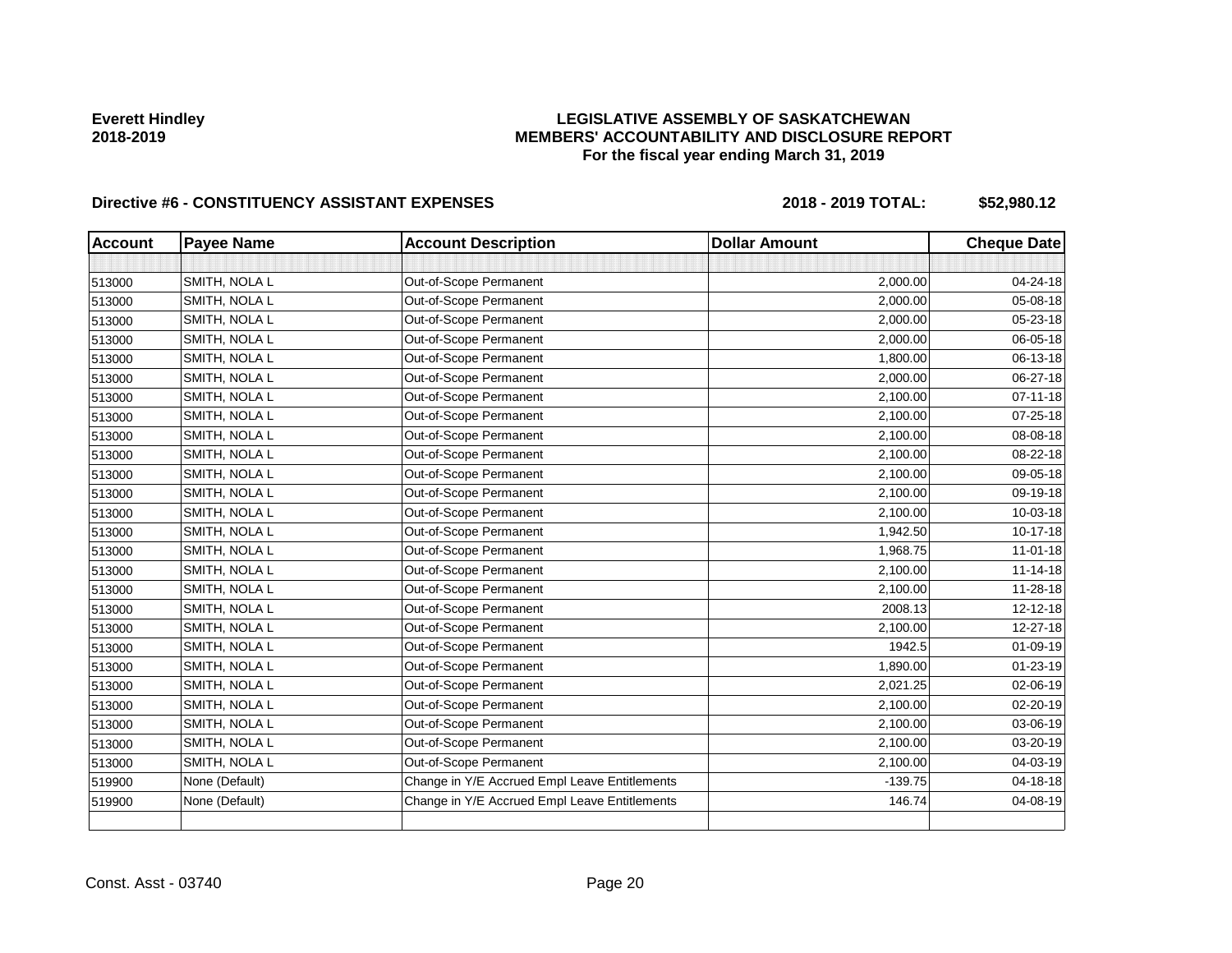## **LEGISLATIVE ASSEMBLY OF SASKATCHEWAN MEMBERS' ACCOUNTABILITY AND DISCLOSURE REPORT For the fiscal year ending March 31, 2019**

| <b>Account</b> | Payee Name | <b>Account Description</b> | <b>Dollar Amount</b> | <b>Cheque Date</b> |
|----------------|------------|----------------------------|----------------------|--------------------|
|                |            |                            |                      |                    |
|                |            |                            |                      |                    |
|                |            |                            |                      |                    |
|                |            |                            |                      |                    |
|                |            |                            |                      |                    |
|                |            |                            |                      |                    |
|                |            |                            |                      |                    |
|                |            |                            |                      |                    |
|                |            |                            |                      |                    |
|                |            |                            |                      |                    |
|                |            |                            |                      |                    |
|                |            |                            |                      |                    |
|                |            |                            |                      |                    |
|                |            |                            |                      |                    |
|                |            |                            |                      |                    |
|                |            |                            |                      |                    |
|                |            |                            |                      |                    |
|                |            |                            |                      |                    |
|                |            |                            |                      |                    |
|                |            |                            |                      |                    |
|                |            |                            |                      |                    |
|                |            |                            |                      |                    |
|                |            |                            |                      |                    |
|                |            |                            |                      |                    |
|                |            |                            |                      |                    |
|                |            |                            |                      |                    |
|                |            |                            |                      |                    |
|                |            |                            |                      |                    |
|                |            |                            |                      |                    |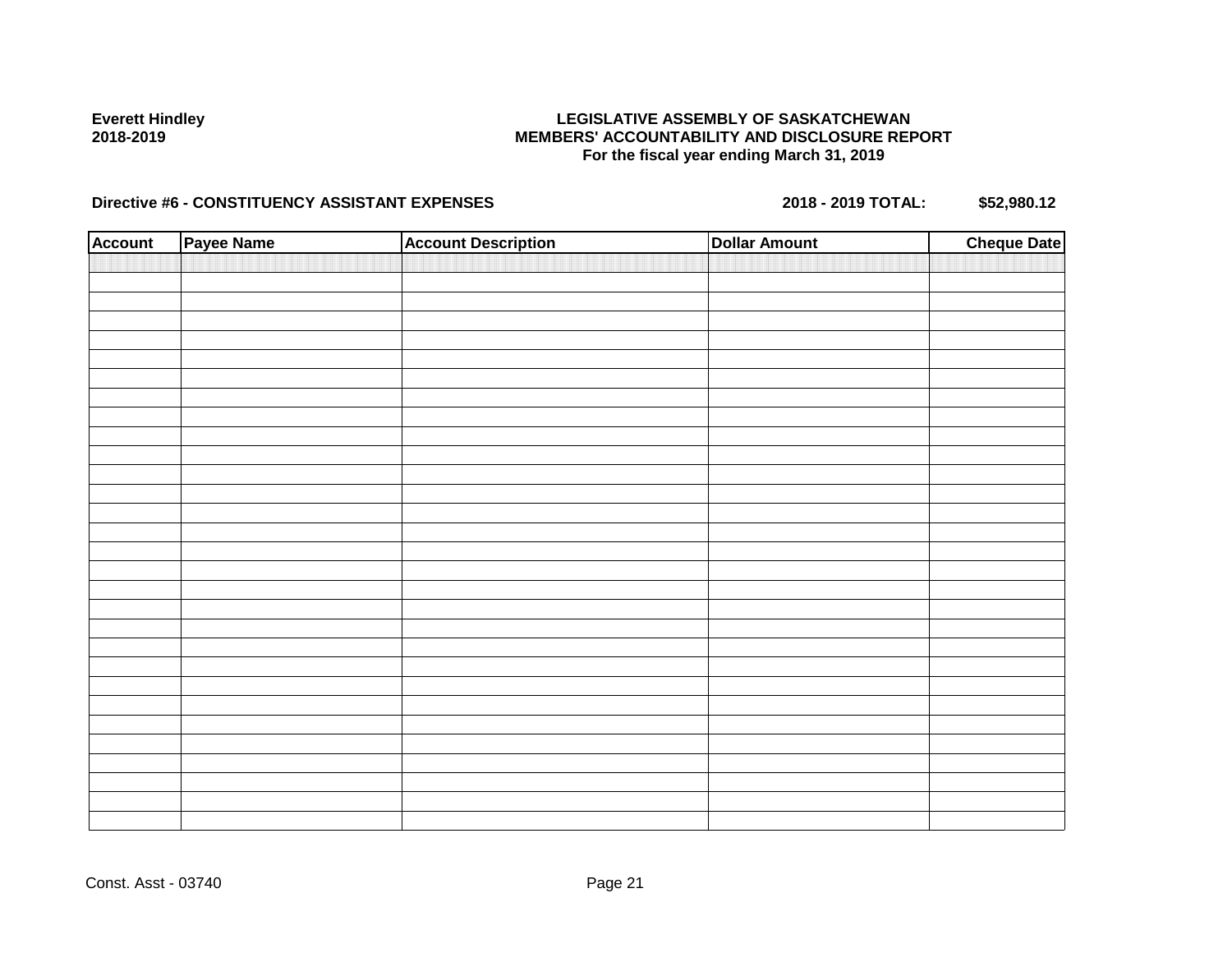## **LEGISLATIVE ASSEMBLY OF SASKATCHEWAN MEMBERS' ACCOUNTABILITY AND DISCLOSURE REPORT For the fiscal year ending March 31, 2019**

| <b>Account</b> | Payee Name | <b>Account Description</b> | <b>Dollar Amount</b> | <b>Cheque Date</b> |
|----------------|------------|----------------------------|----------------------|--------------------|
|                |            |                            |                      |                    |
|                |            |                            |                      |                    |
|                |            |                            |                      |                    |
|                |            |                            |                      |                    |
|                |            |                            |                      |                    |
|                |            |                            |                      |                    |
|                |            |                            |                      |                    |
|                |            |                            |                      |                    |
|                |            |                            |                      |                    |
|                |            |                            |                      |                    |
|                |            |                            |                      |                    |
|                |            |                            |                      |                    |
|                |            |                            |                      |                    |
|                |            |                            |                      |                    |
|                |            |                            |                      |                    |
|                |            |                            |                      |                    |
|                |            |                            |                      |                    |
|                |            |                            |                      |                    |
|                |            |                            |                      |                    |
|                |            |                            |                      |                    |
|                |            |                            |                      |                    |
|                |            |                            |                      |                    |
|                |            |                            |                      |                    |
|                |            |                            |                      |                    |
|                |            |                            |                      |                    |
|                |            |                            |                      |                    |
|                |            |                            |                      |                    |
|                |            |                            |                      |                    |
|                |            |                            |                      |                    |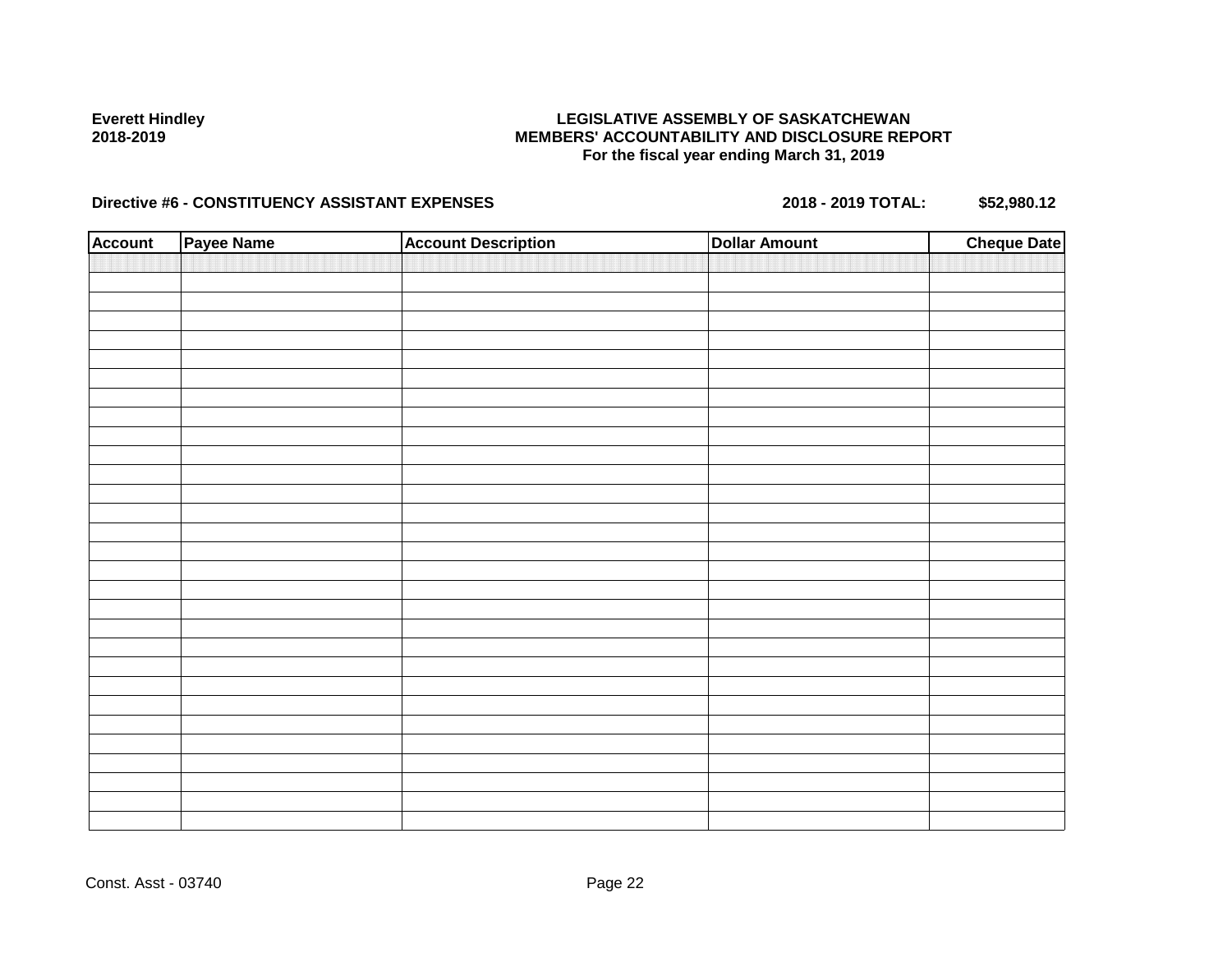## **LEGISLATIVE ASSEMBLY OF SASKATCHEWAN MEMBERS' ACCOUNTABILITY AND DISCLOSURE REPORT For the fiscal year ending March 31, 2019**

| <b>Account</b> | <b>Payee Name</b> | <b>Account Description</b> | <b>Dollar Amount</b> | <b>Cheque Date</b> |
|----------------|-------------------|----------------------------|----------------------|--------------------|
|                |                   |                            |                      |                    |
|                |                   |                            |                      |                    |
|                |                   |                            |                      |                    |
|                |                   |                            |                      |                    |
|                |                   |                            |                      |                    |
|                |                   |                            |                      |                    |
|                |                   |                            |                      |                    |
|                |                   |                            |                      |                    |
|                |                   |                            |                      |                    |
|                |                   |                            |                      |                    |
|                |                   |                            |                      |                    |
|                |                   |                            |                      |                    |
|                |                   |                            |                      |                    |
|                |                   |                            |                      |                    |
|                |                   |                            |                      |                    |
|                |                   |                            |                      |                    |
|                |                   |                            |                      |                    |
|                |                   |                            |                      |                    |
|                |                   |                            |                      |                    |
|                |                   |                            |                      |                    |
|                |                   |                            |                      |                    |
|                |                   |                            |                      |                    |
|                |                   |                            |                      |                    |
|                |                   |                            |                      |                    |